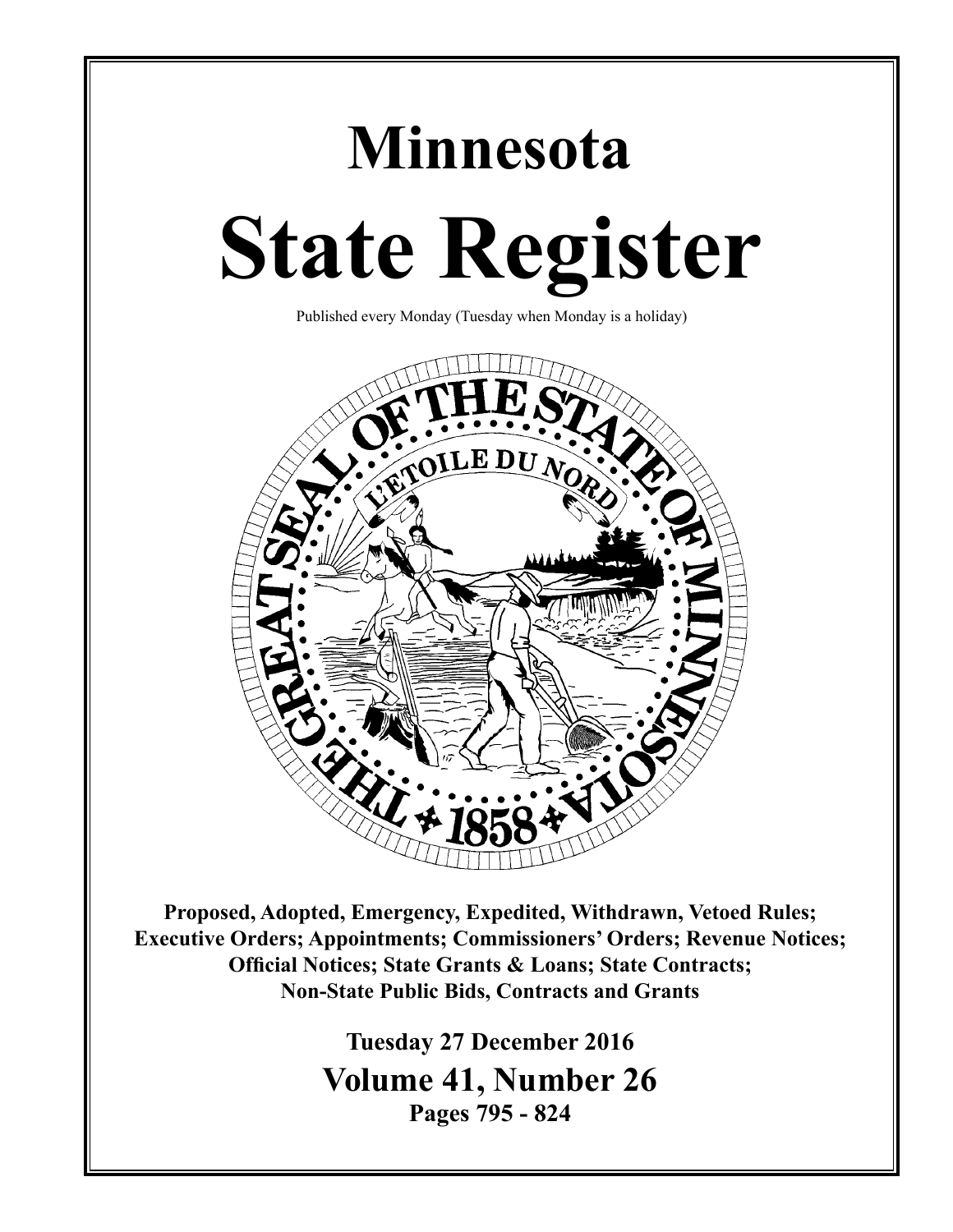## *Minnesota State Register*

## **Judicial Notice Shall Be Taken of Material Published in the** *Minnesota State Register*

 The *Minnesota State Register* is the official publication of the State of Minnesota's Executive Branch of government, published weekly to fulfill the legislative mandate set forth in *Minnesota Statutes*, Chapter 14, and *Minnesota Rules*, Chapter 1400. It contains:

• Proposed Rules **•** Executive Orders of the • Commissioners' • Contracts for **• Adopted Rules Governor Orders Professional, Technical • Exempt Rules • Appointments • Revenue Notices and Consulting Services • Expedited Rules • Proclamations • Official Notices • Non-State Public Bids,**  • Withdrawn Rules • Vetoed Rules • State Grants **Contracts and Grants and Loans** 

|                            |                                                                              |    |         | <b>Printing Schedule and Submission Deadlines</b>                                                                                                                                                                    |                                                                                         |          |               |    |          |
|----------------------------|------------------------------------------------------------------------------|----|---------|----------------------------------------------------------------------------------------------------------------------------------------------------------------------------------------------------------------------|-----------------------------------------------------------------------------------------|----------|---------------|----|----------|
| Vol. 41<br>Issue<br>Number | <b>PUBLISH</b><br><b>DATE</b><br>(BOLDFACE<br>shows altered<br>publish date) |    |         | Deadline for: all Short Rules, Executive and<br>Commissioner's Orders, Revenue and Official<br>Notices, State Grants, Professional-Technical-<br>Consulting Contracts, Non-State Bids and<br><b>Public Contracts</b> | Deadline for LONG, Complicated<br>Rules (contact the editor to<br>negotiate a deadline) |          |               |    |          |
| #27                        | Tuesday                                                                      | 3  | January | Noon Tuesday                                                                                                                                                                                                         | 27                                                                                      | December | Noon Thursday | 22 | December |
| # 28                       | Monday                                                                       | 9  | January | Noon Tuesday                                                                                                                                                                                                         | 3                                                                                       | January  | Noon Thursday | 29 | December |
| # 29                       | Tuesdav                                                                      | 17 | January | Noon Tuesday                                                                                                                                                                                                         | 10                                                                                      | January  | Noon Thursday | 5  | January  |
| #30                        | Monday                                                                       | 23 | January | Noon Tuesday                                                                                                                                                                                                         | 17                                                                                      | January  | Noon Thursday | 12 | January  |

**PUBLISHING NOTICES:** We need to receive your submission **ELECTRONICALLY in Microsoft WORD format.** Submit ONE COPY of your notice via e-mail to: sean.plemmons@state.mn.us. State agency submissions must include a "State Register Printing Order" form, and, with contracts, a "Contract Certification" form. Non-State Agencies should submit **ELECTRONICALLY in Microsoft WORD**, with a letter on your letterhead stationery requesting publication and date to be published. Costs are \$10.20 per tenth of a page (columns are seven inches wide). One typewritten, double-spaced page = 4/10s of a page in the State Register, or \$40.80. About 2-1/2 pages typed, double-spaced, on 8-1/2"x11" paper = one typeset page in the *State Register*. Contact editor with questions (651) 297-7963, or **e-mail**: sean.plemmons@state.mn.us.

**SUBSCRIPTION SERVICES:** Copies are available at Minnesota's Bookstore, 660 Olive Street, St. Paul, MN 55155. Order by phone: Metro area: (651) 297-3000 Toll free (800) 657-3757. TTY relay service phone number: 711. **NO REFUNDS**. E-mail subscriptions are available by contacting (651) 297-8777. Send address changes to Minnesota's Bookstore, 660 Olive Street, St. Paul, Minnesota 55155.

#### **SEE THE** Minnesota State Register free at website: *http://www.minnesotasbookstore.com*

• **Minnesota State Register: On-line subscription** – \$180, includes links, index, special section "CONTRACTS & GRANTS," with Sidebar Table of Contents, Early View after 4:30 pm Friday (instead of waiting for early Monday), and it's sent to you via *E-mail*.

- **Single issues** are available for a limited time: Minnesota State Register \$5.00.
- **"Affidavit of Publication"** includes a notarized "Affidavit" and a copy of the issue: \$15.00.
- **Research Services** will look up, photocopy, and fax or send copies from past issues at \$1.00 per page.

| <b>Governor:</b> Mark Dayton (651) | <b>Lieutenant Governor:</b>       | <b>Minnesota's Bookstore:</b>          | <b>Subscriptions Manager:</b>  |
|------------------------------------|-----------------------------------|----------------------------------------|--------------------------------|
| 296-3391                           | Tina Smith (651) 296-339          | Mary Mikes (651) 297-3979              | Loretta J. Diaz (651) 297-8777 |
| <b>Administration</b>              | <b>Plant Management Division:</b> | <b>Auditor:</b> Rebecca Otto           | loretta.diaz@state.mn.us       |
| <b>Commissioner:</b>               | Christopher A. Guevin             | $(651)$ 296-2551                       | <b>Editor:</b> Sean Plemmons   |
| Matthew J. Massman                 | $(651)$ 201-2350                  | <b>Secretary of State: Steve Simon</b> | $(651)$ 297-7963               |
| $(651)$ 201-2555                   | <b>Attorney General:</b>          | $(651)$ 296-2803                       | sean.plemmons@state.mn.us      |
|                                    | Lori Swanson (651) 296-6196       |                                        |                                |

**Copyright © 2016 Plant Management Division, Department of Administration, State of Minnesota. USPS Publication Number: 326-630 (ISSN: 0146-7751)**

**THE** *MINNESOTA STATE REGISTER* **IS PUBLISHED** by Plant Management Division, Department of Administration, State of Minnesota, pursuant to Minnesota Statutes § 14.46 and is available on-line at: *http://www.comm.media.state.mn.us/bookstore/mnbookstore* 

#### **Senate Public Information Office**

(651) 296-0504 State Capitol, Room 231, St. Paul, MN 55155 *http://www.senate.mn*

Court Information Office (651) 296-6043 MN Judicial Center, Rm. 135, 25 Rev. Dr. Martin Luther King Jr Blvd., St. Paul, MN 55155 *http://www.mncourts.gov*

### **Minnesota Legislative Information**

#### **House Public Information Services**

(651) 296-2146 State Office Building, Room 175 100 Rev. Dr. Martin Luther King Jr Blvd., St. Paul, MN 55155 **Minnesota State Court System** *https://www.house.leg.state.mn.us/hinfo/hinfo.asp*

#### **Federal Register**

Office of the Federal Register (202) 512-1530; or (888) 293-6498 U.S. Government Printing Office – Fax: (202) 512-1262 *http://www.access.gpo.gov/su\_docs/aces/aces140.html*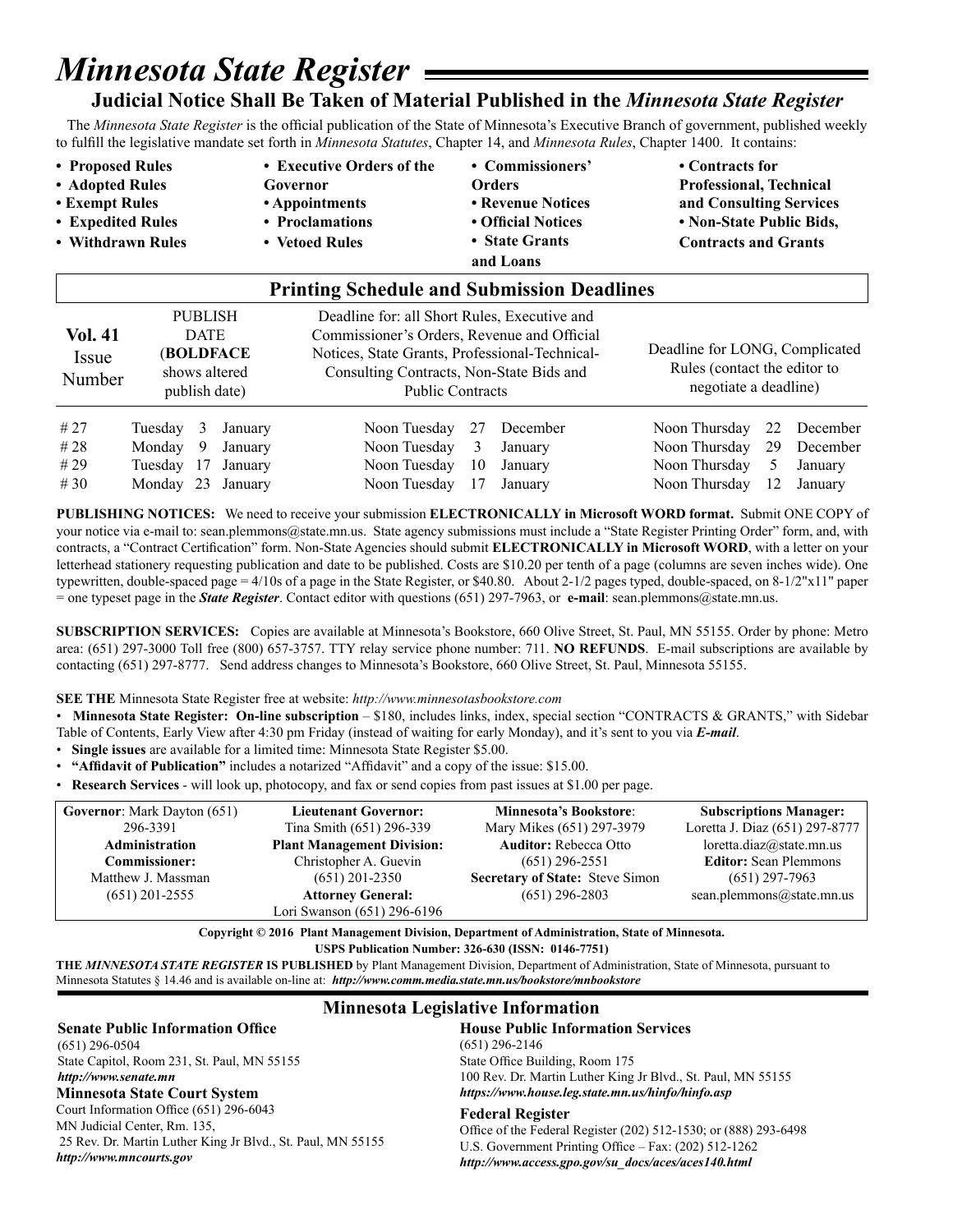## **Contents**

| <b>Minnesota Rules: Amendments and Additions</b> 798                                                               | <b>Minnesota Department of Transportation</b>                                          |
|--------------------------------------------------------------------------------------------------------------------|----------------------------------------------------------------------------------------|
|                                                                                                                    | Notice of Petition of Non-Compliance and Request for Action under                      |
|                                                                                                                    |                                                                                        |
| <b>Adopted Rules</b>                                                                                               | Notice of Petition of Non-Compliance and Request for Action under                      |
| <b>Department of Agriculture</b>                                                                                   |                                                                                        |
| Adopted Permanent Rules Relating to the Repeal of Obsolete Rules Administered by the                               |                                                                                        |
|                                                                                                                    | <b>State Contracts</b>                                                                 |
|                                                                                                                    | <b>Minnesota State Colleges and Universities (MnSCU)</b>                               |
| <b>Department of Natural Resources</b>                                                                             | <b>System Office, Academic and Student Affairs</b>                                     |
| Adopted Permanent Rules Relating to Mississippi River Corridor Critical Area  799                                  | Request for Proposals for Identifying a Vendor Who Specializes in CRM Solutions for    |
|                                                                                                                    |                                                                                        |
| <b>Expedited Emergency Rules</b>                                                                                   | Alexandria Technical & Community College                                               |
|                                                                                                                    |                                                                                        |
| <b>Department of Natural Resources</b><br>Adopted Expedited Emergency Game and Fish Rules: Chronic Wasting Disease |                                                                                        |
|                                                                                                                    | <b>Minnesota Department of Human Services</b>                                          |
|                                                                                                                    | Notice of Request for Proposals to Develop Integrated, Collaborative Care Models for   |
|                                                                                                                    |                                                                                        |
| <b>Expedited Rules</b>                                                                                             |                                                                                        |
|                                                                                                                    | <b>Minnesota Department of Transportation (Mn/DOT)</b>                                 |
| <b>Minnesota Racing Commission</b>                                                                                 | Notice of Potential Availability of Contracting Opportunities for a Variety of Highway |
| Adopted Expedited Permanent Rules Relating to Advance Deposit Wagering  809                                        | Related Technical Activities ("Consultant Pre-Qualification Program") 820              |
|                                                                                                                    | Notice Concerning Professional/Technical Contract Opportunities and Taxpayers'         |
|                                                                                                                    |                                                                                        |
| <b>Official Notices</b>                                                                                            |                                                                                        |
| <b>Office of the Governor</b>                                                                                      | <b>Board of Water and Soil Resources</b>                                               |
| Waiver Pursuant to Minnesota Statutes, Section 14.127, Subdivision 4(e) 815                                        | Notice of Contract Opportunity for Core Competency Training                            |
|                                                                                                                    |                                                                                        |
| <b>Department of Human Services (DHS)</b>                                                                          |                                                                                        |
| Public Notice Regarding Changes to Payment Rates and Methodologies, and Services                                   |                                                                                        |
|                                                                                                                    | <b>Non-State Public Bids, Contracts &amp; Grants</b>                                   |
|                                                                                                                    | <b>City of Mankato</b>                                                                 |
| <b>Department of Labor and Industry</b>                                                                            |                                                                                        |
|                                                                                                                    |                                                                                        |
|                                                                                                                    | <b>Metropolitan Airports Commission (MAC)</b>                                          |
|                                                                                                                    |                                                                                        |
| <b>Department of Natural Resources</b>                                                                             | Notice of Call for Bids for 2017 Noise Mitigation Consent Decree Amendment 823         |
|                                                                                                                    | Notice of Call for Bids for 2017 Terminal 1-Lindbergh Passenger Boarding Bridge Re-    |
|                                                                                                                    |                                                                                        |

## **Get the Earliest Delivery of the State Register**

A subscription to the **STATE REGISTER** gets you the **EARLIEST DELIVERY.** Instead of waiting until Monday at 8:00 a.m. when the magazine is posted on our website, we'll SEND you the magazine on Friday at close of business with the State, 4:30 pm: 2-1/2 days early.

Yes, that's right -- 2-1/2 days ahead of normal publication schedule -- to get to know what's coming in the next week; to prepare your plans for your submissions to grant and loan programs and RFPs, RFIs and other contracts and bids.

Subscriptions for an entire year cost \$180. The magazine is **SENT TO YOU**, as well as ONE OTHER PERSON YOU DESIGNATE, in case of vacations, or illnesses, or other absences in your office . . . . and you won't have to access our website or click, click, click to find us.

Subscriptions include the most up-to-date information, including a growing index to issues in each volume, issue by issue, including the current volume, which others do not have access to until the end of the volume year.

And a subscription gets you our Current Listing of All OPEN bids, contracts, grants, loans, and RFPs that are still open for bid, so you don't have to hunt through each back issue to find something.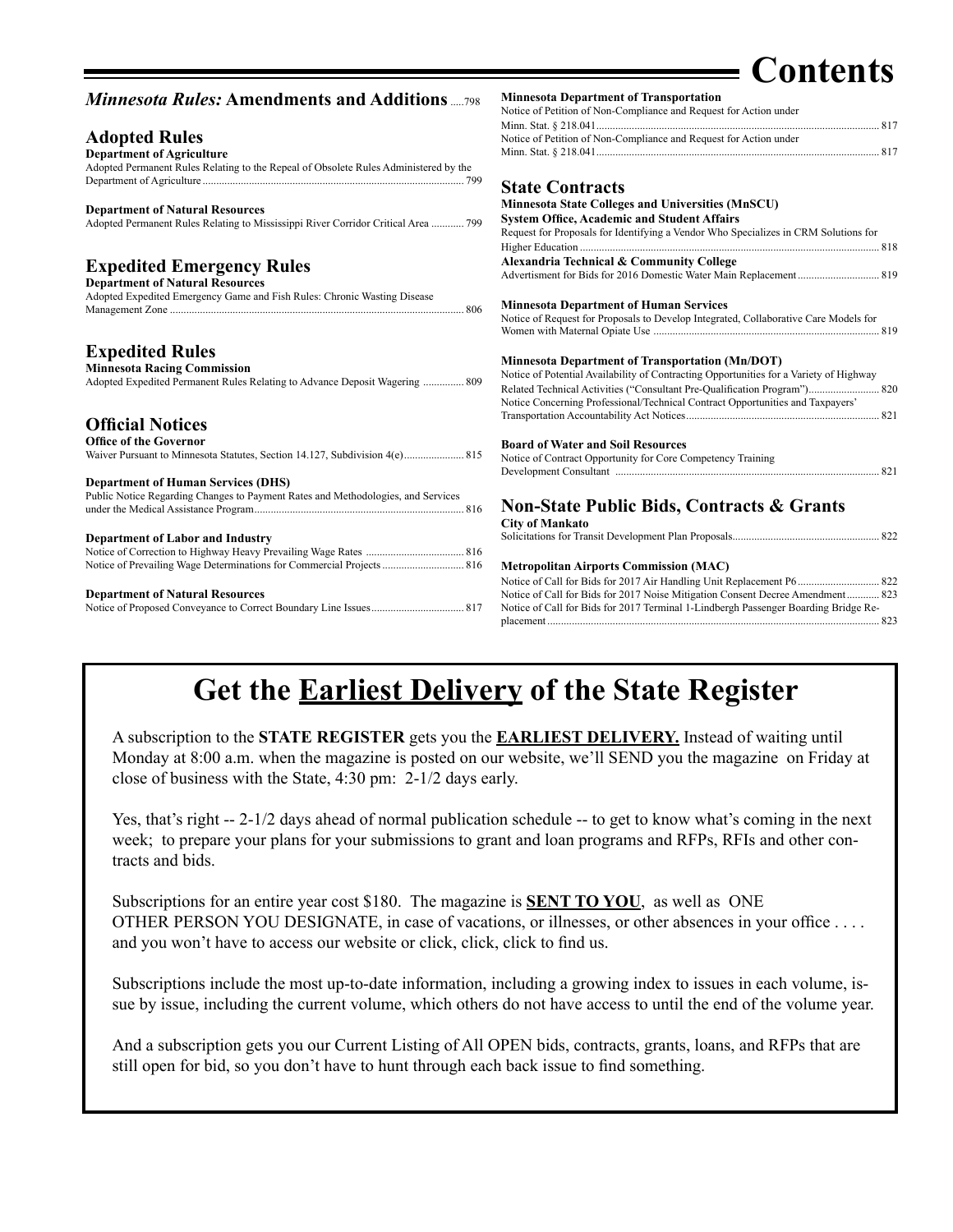## <span id="page-3-0"></span>*Minnesota Rules:* **Amendments and Additions**

NOTICE: How to Follow State Agency Rulemaking in the State Register

The State Register is the official source, and only complete listing, for all state agency rulemaking in its various stages. State agencies are required to publish notice of their rulemaking action in the State Register. Published every Monday, the State Register makes it easy to follow and participate in the important rulemaking process. Approximately 80 state agencies have the authority to issue rules. Each agency is assigned specific Minnesota Rule chapter numbers. Every odd-numbered year the Minnesota Rules are published. Supplements are published to update this set of rules. Generally speaking, proposed and adopted exempt rules do not appear in this set because of their short-term nature, but are published in the State Register.

An agency must first solicit Comments on Planned Rules or Comments on Planned Rule Amendments from the public on the subject matter of a possible rulemaking proposal under active consideration within the agency (Minnesota Statutes §§ 14.101). It does this by publishing a notice in the State Register at least 60 days before publication of a notice to adopt or a notice of hearing, or within 60 days of the effective date of any new statutory grant of required rulemaking.

When rules are first drafted, state agencies publish them as Proposed Rules, along with a notice of hearing, or a notice of intent to adopt rules without a hearing in the case of noncontroversial rules. This notice asks for comment on the rules as proposed. Proposed emergency rules, and withdrawn proposed rules, are also published in the State Register. After proposed rules have gone through the comment period, and have been rewritten into their final form, they again appear in the State Register as Adopted Rules. These final adopted rules are not printed in their entirety, but only the changes made since their publication as Proposed Rules. To see the full rule, as adopted and in effect, a person simply needs two issues of the State Register, the issue the rule appeared in as proposed, and later as adopted.

The State Register features partial and cumulative listings of rules in this section on the following schedule: issues #1-13 inclusive; issues #14-25 inclusive (issue #26 cumulative for issues #1-26); issues #27-38 inclusive (issue #39, cumulative for issues #1-39); issues #40-52 inclusive, with final index (#1-52, or 53 in some years). An annual subject matter index for rules was separately printed usually in August, but starting with Volume 19 now appears in the final issue of each volume. For copies or subscriptions to the State Register, contact Minnesota's Bookstore, 660 Olive Street (one block east of I-35E and one block north of University Ave), St. Paul, MN 55155, phone: (612) 297-3000, or toll-free 1-800-657-3757. TTY relay service phone number: (800) 627-3529.

## **Volume 41 - Minnesota Rules**

**(Rules Appearing in Vol. 40 Issues #27-52 are Office of Higher Education in Vol 40, #52 - Monday 27 June 2016) Volume 41, #26**

#### **Tuesday 5 July - Tuesday 27 December**

#### **Department of Administration**

| 1230.0150; 1400; 1450; 1600; 1601; 1602; 1603; 1604; 1605; 1606;            | <b>Department of Labor and Industry</b>                                   |
|-----------------------------------------------------------------------------|---------------------------------------------------------------------------|
| .1607; .1608; .1609; .1700; .1805; .1810; .1820; .1850; .1900; .1910; .3900 | 337                                                                       |
| 619                                                                         |                                                                           |
|                                                                             | 385                                                                       |
|                                                                             | <b>Occupational Safety and Health Division</b>                            |
| <b>Department of Agriculture</b>                                            |                                                                           |
|                                                                             |                                                                           |
|                                                                             | <b>Board of Marriage and Family Therapy</b>                               |
| <b>State Arts Board</b>                                                     | 87                                                                        |
| 123                                                                         | 92                                                                        |
| <b>Board of Cosmetologist Examiners</b>                                     | <b>Department of Natural Resources</b>                                    |
| 305                                                                         | 799                                                                       |
| 505                                                                         | 113                                                                       |
|                                                                             | 161                                                                       |
| <b>Board of Examiners for Nursing Home Administrators</b>                   | 161                                                                       |
|                                                                             | 358                                                                       |
| 6400.5100; .6100; .6500; .6650; .6655; .6710; .6720; .6740; .6850           | 548                                                                       |
| 599                                                                         | 164                                                                       |
|                                                                             | 165                                                                       |
| <b>Gambling Control Board</b>                                               | 6232.0300; .0800; .0900; .1300; .1600; .1750; .1970; .1980; .2100; .2500; |
| 137                                                                         | 165                                                                       |
|                                                                             | 806                                                                       |
|                                                                             | 6232.0300; .1000; .2500; .2550 (adopted expedited)<br>464                 |
| <b>Department of Health</b>                                                 | 425                                                                       |
| <b>Division of Health Policy</b>                                            | 178                                                                       |
|                                                                             | 6230. 0200; .0250; .0295; .0400; 6234.0600; .1700; .2600; 6236.0700       |
|                                                                             | 178                                                                       |
| Division of Infectious Disease Epidemiology, Prevention and Control         | 181                                                                       |
| 4605.7000; .7030; .7040; .7060; .7075; .7090; .7400; .7700;                 | 417                                                                       |
|                                                                             | 203                                                                       |
|                                                                             | $62660100$ (expedited)<br>619                                             |

| 579 |
|-----|
|     |

#### **Department of Human Services**

| <b>Tuesday 5 July - Tuesday 27 December</b>                                                                                                                                     | Office of Inspector General, Financial Fraud & Abuse Investigation<br>271 |
|---------------------------------------------------------------------------------------------------------------------------------------------------------------------------------|---------------------------------------------------------------------------|
| <b>Department of Administration</b><br>1230.0150; 1400; 1450; 1600; 1601; 1602; 1603; 1604; 1605; 1606;<br>1, 1608; 1609; 1700; 1805; 1810; 1820; 1850; 1900; 1910; 3900<br>619 | <b>Department of Labor and Industry</b><br>337<br>385                     |
| <b>Department of Agriculture</b>                                                                                                                                                | <b>Occupational Safety and Health Division</b>                            |
| <b>State Arts Board</b><br>123                                                                                                                                                  | <b>Board of Marriage and Family Therapy</b><br>87<br>92                   |
| <b>Board of Cosmetologist Examiners</b>                                                                                                                                         | <b>Department of Natural Resources</b>                                    |
| 305                                                                                                                                                                             | 799                                                                       |
| 505                                                                                                                                                                             | 113                                                                       |
|                                                                                                                                                                                 | 161                                                                       |
| <b>Board of Examiners for Nursing Home Administrators</b>                                                                                                                       | 161                                                                       |
|                                                                                                                                                                                 | 358                                                                       |
| 6400.5100; .6100; .6500; .6650; .6655; .6710; .6720; .6740; .6850                                                                                                               | 548                                                                       |
| 599                                                                                                                                                                             | 164                                                                       |
|                                                                                                                                                                                 | 165                                                                       |
| <b>Gambling Control Board</b>                                                                                                                                                   | 6232.0300; .0800; .0900; .1300; .1600; .1750; .1970; .1980; .2100; .2500; |
| 137                                                                                                                                                                             | 165                                                                       |
|                                                                                                                                                                                 | 806                                                                       |
|                                                                                                                                                                                 | 6232.0300; .1000; .2500; .2550 (adopted expedited)<br>464                 |
| <b>Department of Health</b>                                                                                                                                                     | 425<br>178                                                                |
| <b>Division of Health Policy</b>                                                                                                                                                | 6230, 0200; 0250; 0295; 0400; 6234, 0600; 1700; .2600; 6236, 0700         |
|                                                                                                                                                                                 | 178                                                                       |
| Division of Infectious Disease Epidemiology, Prevention and Control                                                                                                             | 181                                                                       |
| 4605.7000; .7030; .7040; .7060; .7075; .7090; .7400; .7700;                                                                                                                     | 417                                                                       |
| 53                                                                                                                                                                              | 203                                                                       |
| 59                                                                                                                                                                              | 619                                                                       |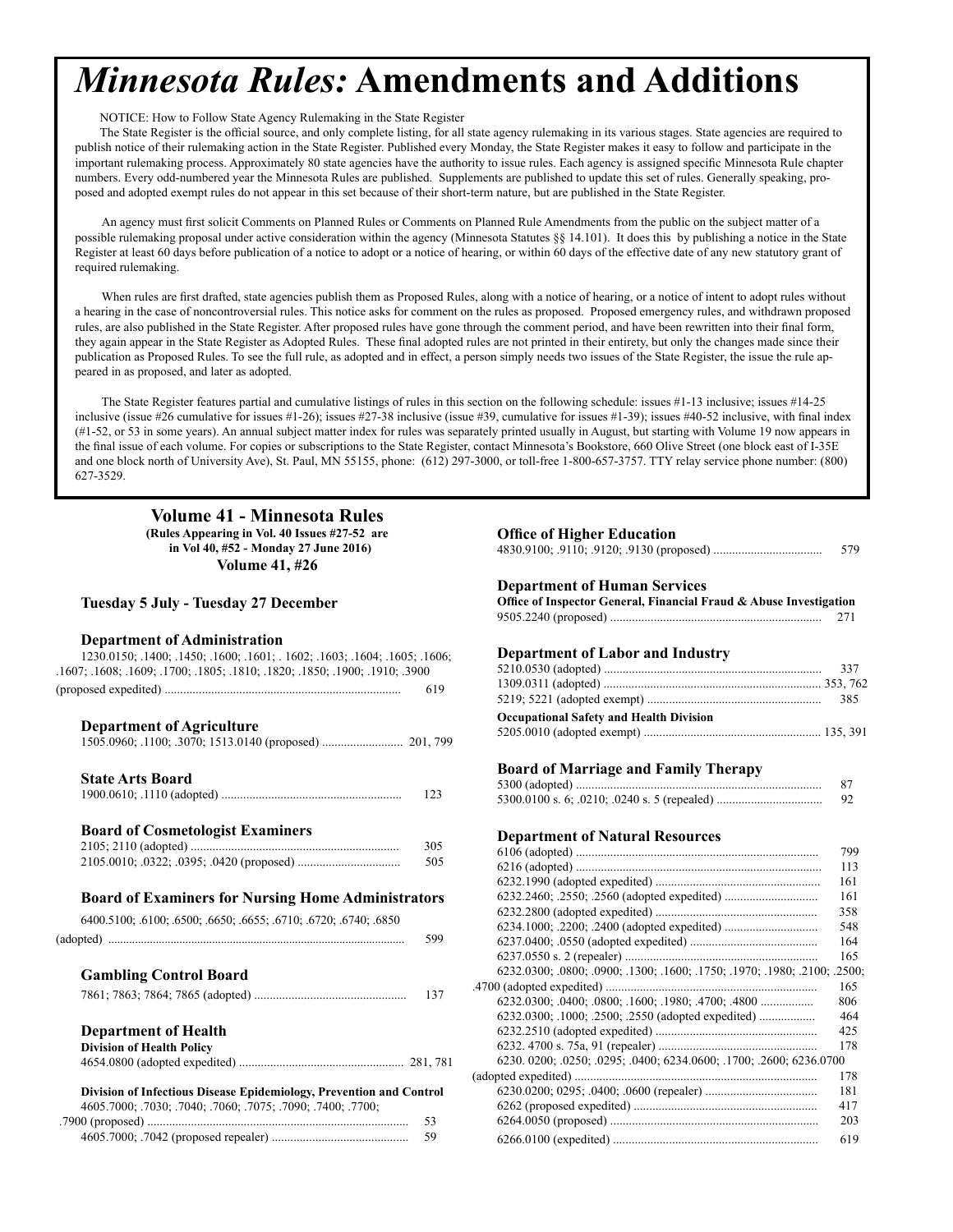## *Minnesota Rules:* **Amendments and Additions**

<span id="page-4-0"></span>**Nursing Board** 6301.0100; .2300; .2310; .2320; .2330; .2340; .2350; .2360

|                                                 | 239, 599 |
|-------------------------------------------------|----------|
| <b>Board of Pharmacy</b>                        |          |
|                                                 | 355      |
| <b>Pollution Control Agency</b>                 |          |
|                                                 | 763      |
|                                                 | 463      |
| 7050.0250; .0260; .0265; .0270; .0285 (adopted) | 545      |
|                                                 | 659      |
|                                                 | 312      |
|                                                 |          |

#### **Public Employment Relations Board**

7325.0020; .0100; .0110; .0150; .0240; .0260; .0270; .0300; .0320; .0400; .0410 (adopted) ........................................................................................ 5

#### **Racing Commission**

| 7869.0100; 7877.0100; .0110; .0120; .0125; .0160; 7880.0010; .0020; |  |
|---------------------------------------------------------------------|--|
| .0030: .0040: .0050: .0060: .0070: .0080: .0090: .0100: .0110       |  |
|                                                                     |  |

## **Adopted Rules**

A rule becomes effective after the requirements of *Minnesota Statutes* §§ 14.05-14.28 have been met and five working days after the rule is published in the *State Register*, unless a later date is required by statutes or specified in the rule. If an adopted rule is identical to its proposed form as previously published, a notice of adoption and a citation to its previous *State Register* publication will be printed. If an adopted rule differs from its proposed form, language which has been deleted will be printed with strikeouts and new language will be underlined. The rule's previous *State Register* publication will be cited.

**KEY: Proposed Rules** - Underlining indicates additions to existing rule language. Strikeouts indicate deletions from existing rule language. If a proposed rule is totally new, it is designated "all new material." **Adopted Rules** - Underlining indicates additions to proposed rule language. Strikeout indicates deletions from proposed rule language.

## **Department of Agriculture Adopted Permanent Rules Relating to the Repeal of Obsolete Rules Administered by the Department of Agriculture**

The rules proposed and published at State Register, Volume 41, Number 8, pages 201-203, August 22, 2016 (41 SR 201), are adopted as proposed.

## **Department of Natural Resources**

**Adopted Permanent Rules Relating to Mississippi River Corridor Critical Area**

The rules proposed and published at State Register, Volume 40, Number 41, pages 1359-1393, April 11, 2016 (40 SR 1359), are adopted with the following modifications:

### **6106.0050 DEFINITIONS.**

Subp. 8. **Bluff.** "Bluff" means a natural topographic feature having:

 A. a slope that rises at least 25 feet above the ordinary high water level or toe of the slope to the top of the slope and the grade of the slope averages 18 percent or greater, measured over a horizontal distance of 25 feet, as follows:

(1) where the slope begins above the ordinary high water level, from the toe of the slope to the top of the slope; or

 (2) where the slope begins below the ordinary high water level, from the ordinary high water level or toe of the slope to the top of the slope averages 18 percent or greater, measured over a horizontal distance of 25 feet. See Figure 1; or

 B. a natural escarpment or cliff with a slope that rises at least ten feet above the ordinary high water level or toe of the slope, whichever is applicable, to the top of the slope, with an average a slope of  $100$  percent 75 degrees or greater.

Subp. 39. **Native plant community.** "Native plant community" means a plant community that has been mapped identified as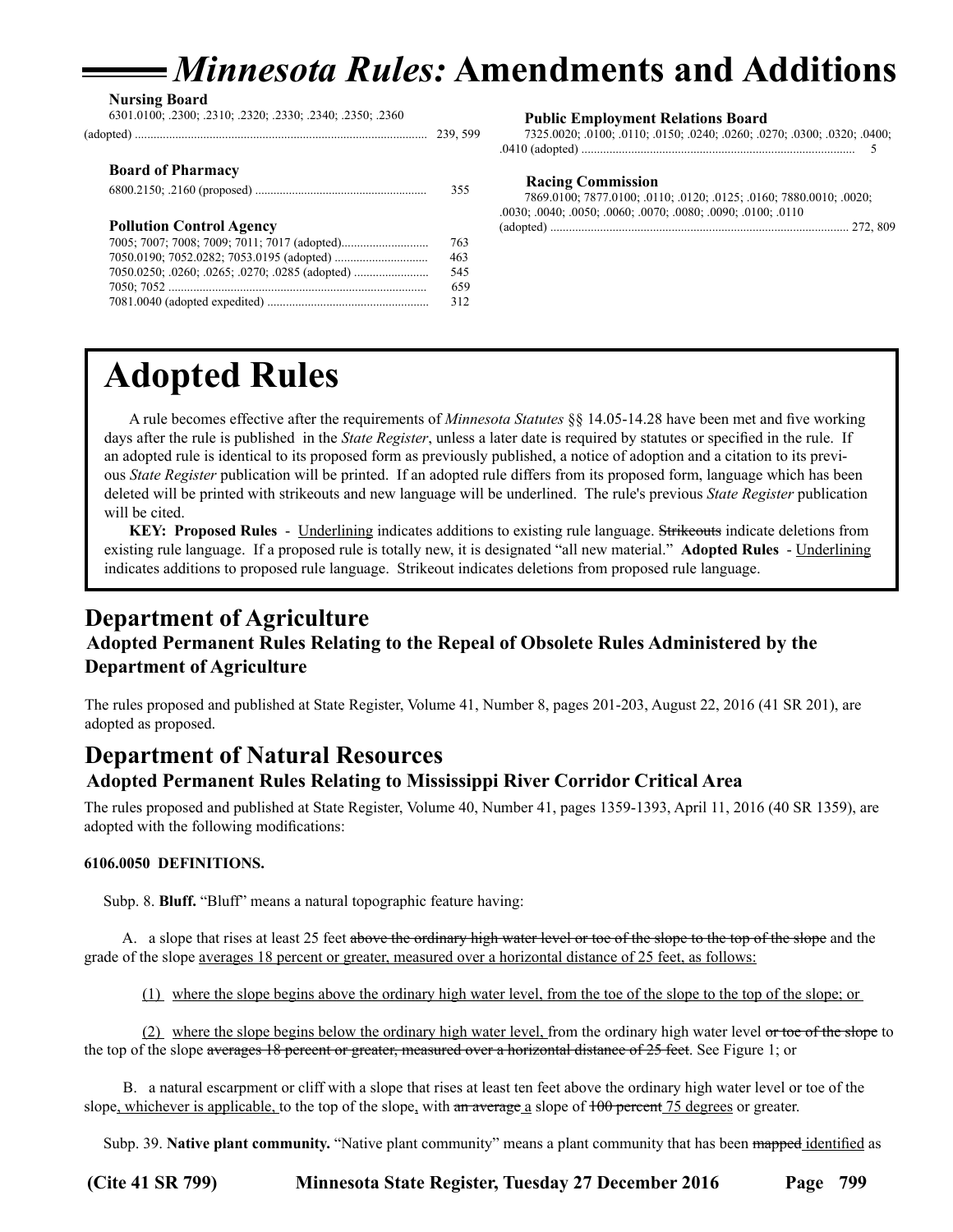part of the Minnesota biological survey or other scientifically based studies biological survey issued or adopted by a local, state, or federal agency.

 Subp. 68. **Shore impact zone.** "Shore impact zone" means land located between the ordinary high water level of public waters and a line parallel to it at a setback of 50 percent of the required structure setback or, for areas in agricultural use, 50 feet landward of the ordinary high water level in areas of agricultural use. See Figure 2.



Figure 2: Shore Impact Zone

 Subp. 71. **State or regional agency.** "State or regional agency" means the Metropolitan Airports Commission, Minnesota Historical Society, University of Minnesota, Department of Natural Resources, Department of Transportation, and Metropolitan Council and other state agencies.

 Subp. 72. **Steep slope.** "Steep slope" means a natural topographic feature with an average slope of 12 to 18 percent, measured over a horizontal distance equal to or greater than 50 feet, and any slopes greater than 18 percent that are not bluffs.

### **6106.0060 ADMINISTRATION OF PROGRAM.**

 Subp. 3. **Consistent plans and ordinances.** Local governments within the Mississippi River Corridor Critical Area must adopt, administer, and enforce plans and ordinances consistent with this chapter. Plans and ordinances must be submitted to the Metropolitan Council for review and must be approved by the commissioner before they are adopted as provided under part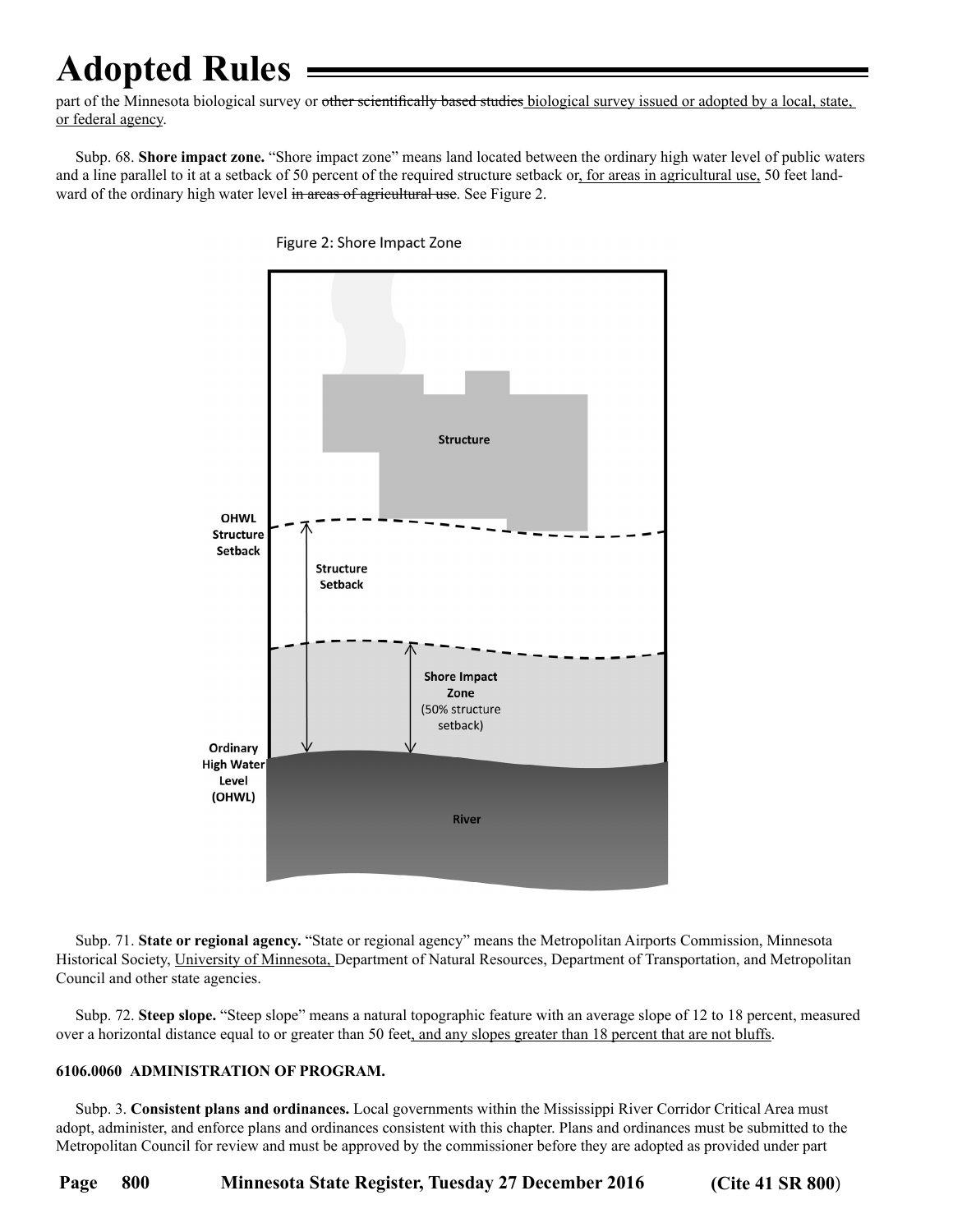6106.0070. For the purpose of this part, "consistent" means that each local plan and ordinance, while it may be structured or worded differently, meets the purpose, scope, and numeric thresholds and standards set forth in this chapter. Plans and Ordinances that are not consistent with this chapter require approval of flexibility from the commissioner, according to part 6106.0070, subpart 6.

Subp. 5. **Duties of commissioner.** The commissioner must:

C. be the lead agency to coordinate preparation, submission, review, and modification of plans and ordinances that are prepared by local governments as provided under part 6106.0070;

Subp. 7. **Duties of cities.** Cities must:

 D. send notice of public hearings to consider plans and ordinances, and amendments thereto, and other development requiring discretionary action affecting lands within the river corridor boundary to the following parties so that the parties receive the notice at least ten days before the public hearing:

 (3) adjoining local governments within the Mississippi River Corridor Critical Area, including those with overlapping jurisdiction and those across the river, where buildings exceed the height limits specified in part 6106.0120, as part of the conditional use permit or variance process; and

### **6106.0070 PREPARATION, REVIEW, AND APPROVAL OF PLANS AND ORDINANCES.**

### Subp. 6. **Flexibility requests for ordinances.**

 A. Local governments may, under special circumstances and with the commissioner's prior approval, adopt ordinances that are not consistent with this chapter, provided that the purposes of Minnesota Statutes, section 116G.15, and the purposes and scope of this chapter are met and the ordinance is consistent with the plan prepared by the local government and approved according to this chapter. Special circumstances include the following situations:

 C. Within 60 days after receiving a complete request for ordinance flexibility as provided in item B, the commissioner must:

(1) make the request publicly available;

 $(1)(2)$  evaluate the request based on:

 $(2)$  (3) approve or deny the request, state in writing to the local government the reasons for the approval or denial, and suggest any alternative solutions or regulatory approaches that would be granted ordinance flexibility.

### **6106.0080 ADMINISTRATIVE PROVISIONS FOR ORDINANCES.**

### Subp. 4. **Conditional and interim use permits.**

 A. In addition to meeting the requirements of Minnesota Statutes, sections 394.301, 394.303, 462.3595, and 462.3597, a local government's review of conditional and interim uses must consider potential impacts of the conditional or interim use on primary conservation areas, public river corridor views, and other resources identified in a local government's plan.

 Subp. 7. **Accommodating disabilities.** Ramps or other facilities to provide persons with disabilities access to the persons' property, as required by the federal Americans with Disabilities Act and the federal Fair Housing Act and as provided by chapter 1341, are allowed by administrative permit, subject to the following standards:

A. parts 6106.0120 to 6106.0180 must be complied with to the maximum extent practicable, except as provided in item B; and

 B. when parts 6106.0120 to 6106.0180 cannot be complied with, the local government may issue an interim use permit to allow ramps or other facilities that do not comply with those parts. Upon expiration of the interim use permit, the ramp or other facilities must be removed.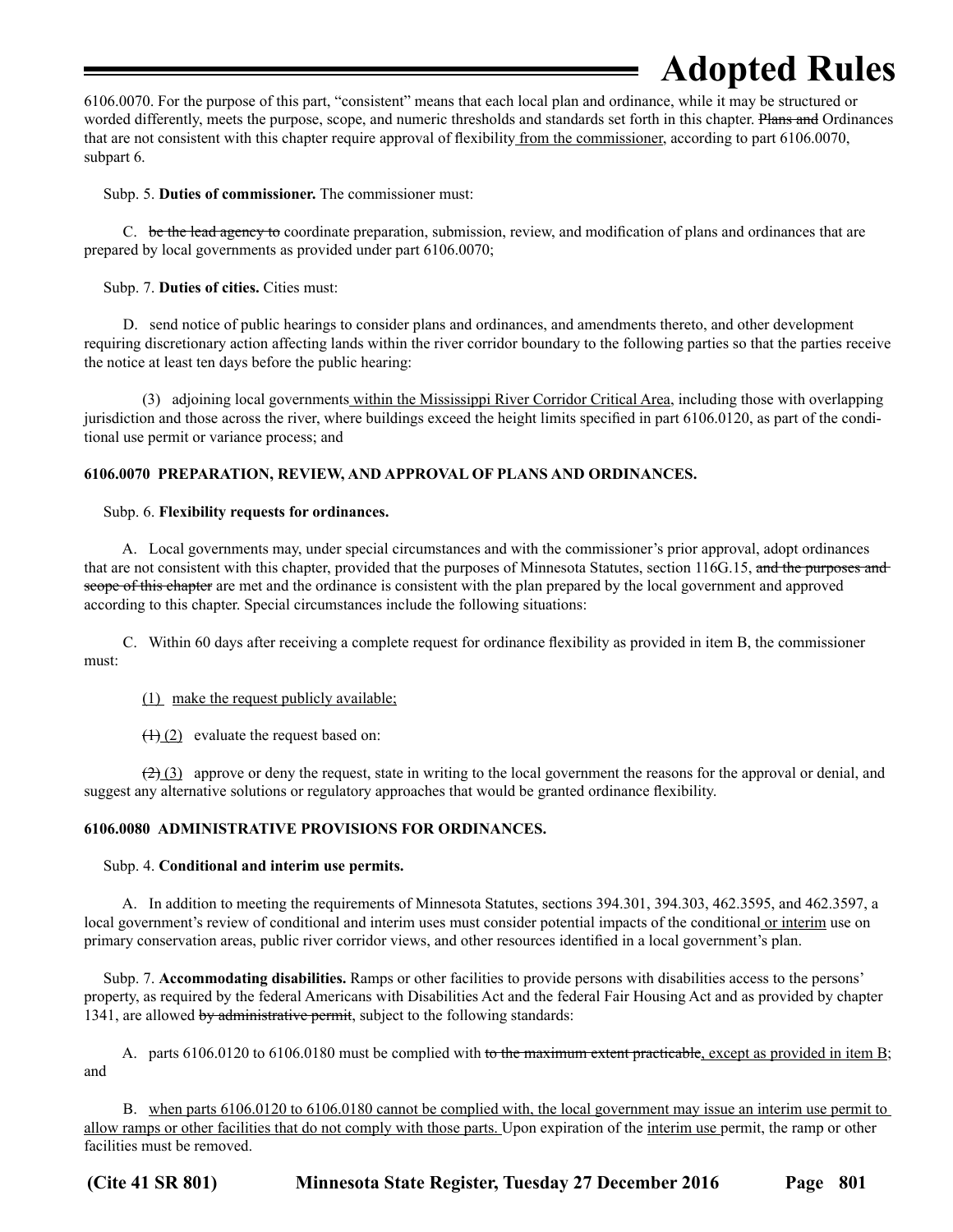### **6106.0100 DISTRICTS.**

### Subp. 4. **River neighborhood district (CA-RN).**

 B. The CA-RN district must be managed to maintain the character of the river corridor within the context of existing residential and related neighborhood development, and to protect and enhance habitat, parks and open space, public river corridor views, and scenic, natural, and historic areas. Minimizing erosion and the flow of untreated storm water into the river and enhancing habitat and shoreline habitat vegetation are priorities in the district.

### Subp. 5. **River towns and crossings district (CA-RTC).**

 A. The river towns and crossings district (CA-RTC) is characterized by historic downtown areas and limited nodes of intense development at specific river crossings, as well as institutional campuses that predate designation of the Mississippi River Critical Corridor Area and includes that include taller buildings.

### Subp. 9. **District boundaries.**

 A. The physical boundaries of each district are delineated in the Mississippi River Corridor Critical Area District Map, Minnesota Department of Natural Resources (2015 2016 and as subsequently amended). The map is incorporated by reference, is not subject to frequent change, and is available on the department's Web site at www.dnr.state.mn.us/input/rules/mrcca/map-draft. html www.dnr.state.mn.us/waters/watermgmt\_section/critical\_area/index.html. The commissioner must maintain the map and must amend the map as provided in item C.

C. The boundaries of a district established under this part must be amended according to subitems (1) to (3).

 (1) A local government or a state or regional agency must submit a written request to the commissioner requesting a district boundary amendment. The request must:

(d) be consistent with identify those local comprehensive plans, regional system statements, state park and transportation master plans, and federal plans that apply to the area proposed for a district boundary amendment;

### **6106.0120 DIMENSIONAL STANDARDS.**

Subpart 1. **Purpose.** The purpose of this part is to establish dimensional standards that protect primary conservation areas and public river corridor views from impacts of development and ensure that new development is sited in locations consistent with part 6106.0020.

### Subp. 2. **Structure height.**

 A. Structures, including accessory structures, as defined by local ordinance, must be no taller than the heights specified for each district:

 (4) CA-SR: height is determined by the local government's underlying zoning requirements, provided the structure's structure height in the underlying zoning is generally consistent with the height of the mature treeline, where present, and existing surrounding development, as viewed from the ordinary high water level of the opposite shore;

### **6106.0130 GENERAL DEVELOPMENT STANDARDS FOR PUBLIC FACILITIES.**

### Subp. 8. **Public recreational facilities.**

 B. Roads and driveways associated with public recreational facilities must not be placed in the bluff impact zone or shore impact zone unless no other placement alternative exists. If no alternative exists, then design and construction must minimize impacts to shoreline vegetation, erodible soils and slopes, and other sensitive resources.

 E. Public signs and kiosks for interpretive or directional purposes are allowed in the bluff impact zone or shore impact zone, provided they are placed and constructed to minimize disturbance to these areas and avoid visual impacts on public river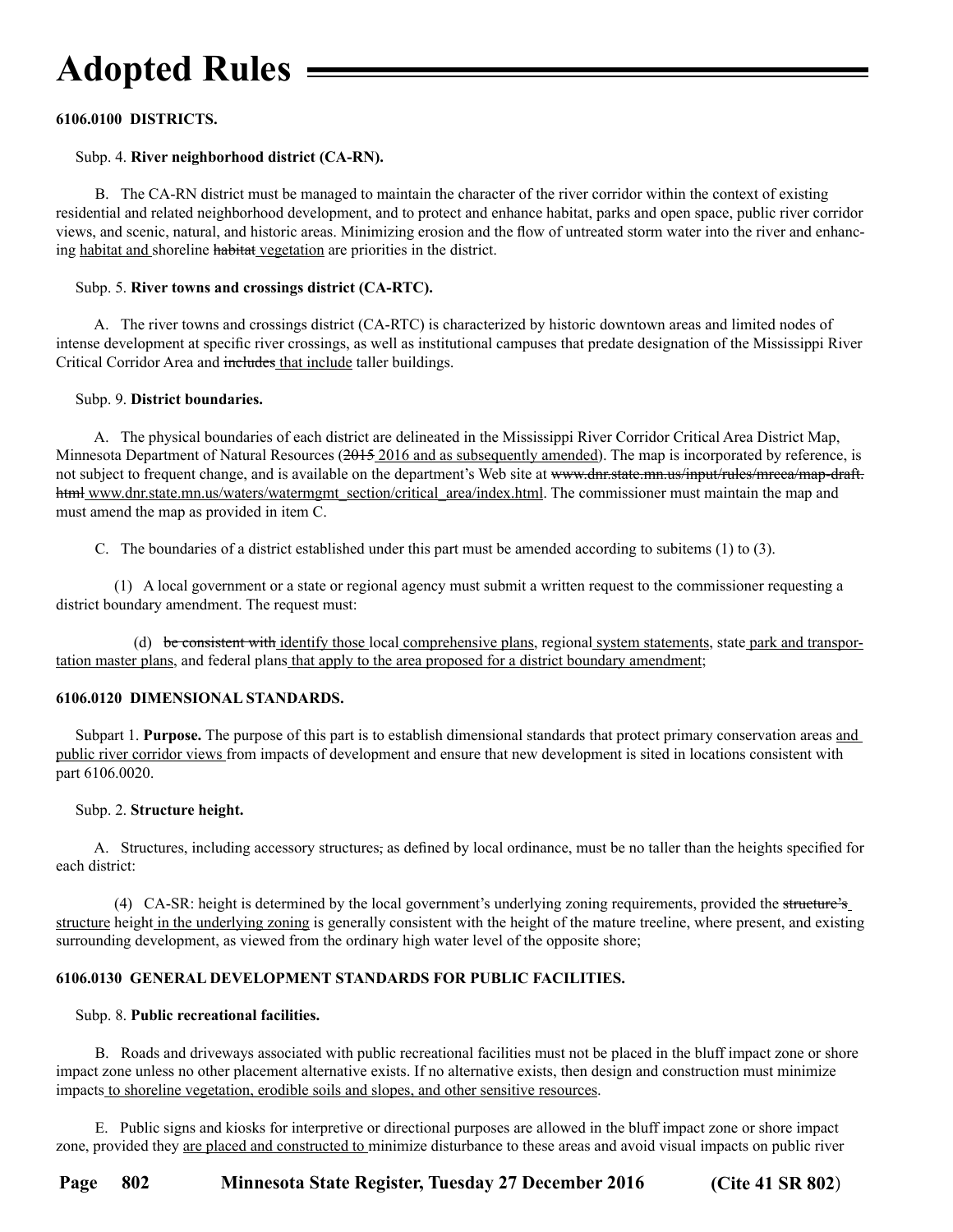corridor views.

F. Public stairways, lifts, and landings must be designed as provided in part 6106.0140, subpart 6, item C.

### **6106.0140 GENERAL DEVELOPMENT STANDARDS FOR PRIVATE FACILITIES.**

#### Subp. 5. **Private water access and viewing facilities.**

C. Design and construction of private stairways, lifts, and landings are subject to the following standards:

(4) stairways, lifts, and landings must be located in the least visible portion of the lot whenever practical; and

### **6106.0150 VEGETATION MANAGEMENT STANDARDS.**

 Subp. 5. **Permit conditions.** In reviewing and approving permit applications, the local government must ensure through permit conditions that the following performance standards are met:

B. soil, slope stability, and hydrologic conditions are suitable for the proposed work as determined by  $a_n$  a professional engineer or resource agency;

### **6106.0160 LAND ALTERATION AND STORM WATER MANAGEMENT STANDARDS.**

#### Subp. 4. **Rock riprap, retaining walls, and other erosion control structures.**

 A. Construction, repair, or replacement of rock riprap, retaining walls, and other erosion control structures located at or below the ordinary high water level must comply with parts 6115.0215, subpart 4, item E, and 6115.0216, subpart 2. The work must not proceed unless approved by the commissioner as meeting all requirements for work in public waters.

 C. Repair of existing rock riprap retaining walls and other erosion control structures above the ordinary high water level does not require a local government permit, provided it does not involve any land alteration.

C. D. Nothing in this subpart shall be construed to waive any other permit requirements that are required by law.

### **6106.0170 SUBDIVISION AND LAND DEVELOPMENT STANDARDS.**

#### Subp. 4. **Design standards.**

J. Protected open areas must connect neighboring or abutting open space, natural areas, and recreational areas, where present on adjacent parcels, as much as possible to form an interconnected network.

### **6106.0180 EXEMPTIONS FROM SETBACKS, HEIGHT LIMITS, AND OTHER REQUIREMENTS.**

 Uses and activities not specifically exempted under this part must comply with this chapter. All exemptions in the shore impact zone (SIZ) and bluff impact zone (BIZ) are also subject to the vegetation management standards in part 6106.0150 and the land alteration and storm water management standards in part 6106.0160. In the table, «E» means the use is exempt; «(E)» means that the use is allowed only if no alternatives exist, and «N» means that the use is not exempt and must meet the standards in this chapter.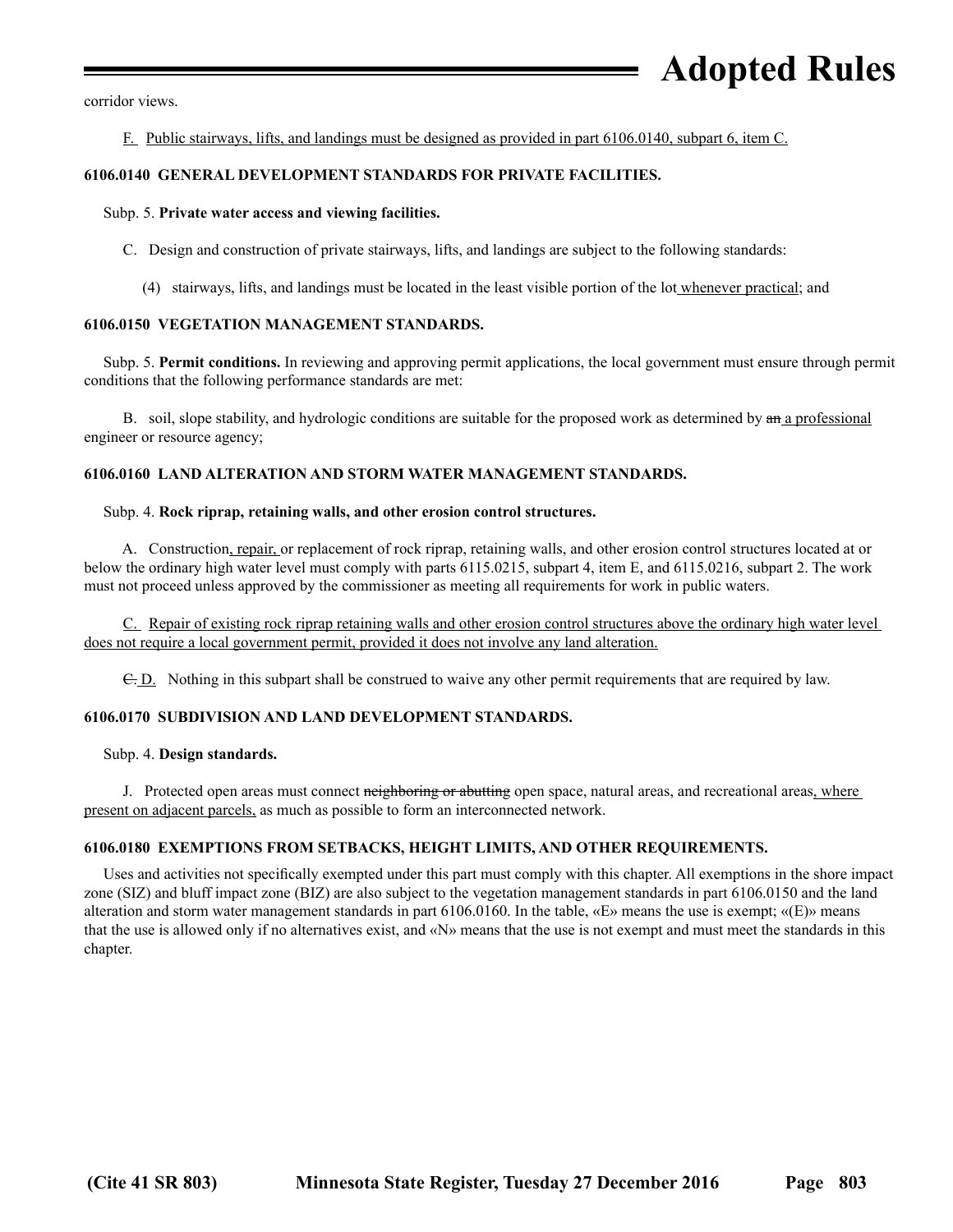|                                                                                                                                                              | <b>Set-backs</b> | Height<br>limits | <b>SIZ</b>  | <b>BIZ</b>  | Standard (the use must comply with<br>standard or referenced parts)                                                                    |
|--------------------------------------------------------------------------------------------------------------------------------------------------------------|------------------|------------------|-------------|-------------|----------------------------------------------------------------------------------------------------------------------------------------|
| Industrial and utility structures re-<br>quiring greater height for operational<br>reasons (such as elevators, refineries,<br>and railroad signaling towers) | $\mathbf N$      | E                | $\mathbf N$ | N           | Structure design and placement must<br>minimize interference with public river<br>corridor views                                       |
| Barns, silos, and farm structures                                                                                                                            | N                | Е                | N           | N           |                                                                                                                                        |
| Bridges and bridge approach roadways                                                                                                                         | E                | E                | E           | (E)         | Part 6106.0130                                                                                                                         |
| Wireless communication facilities<br>(towers)                                                                                                                | E                | E                | N           | $\mathbf N$ | Part 6106.0110, subpart 7                                                                                                              |
| Chimneys, church spires, flag poles,<br>public monuments, and mechanical<br>service stacks and similar mechanical<br>equipment                               | $\mathbf N$      | $\mathbf E$      | $\mathbf N$ | N           |                                                                                                                                        |
| Historic properties and contributing<br>properties in historic districts                                                                                     | E                | E                | E           | E           | Exemptions do not apply to additions or<br>site alterations to historic buildings or<br>structures                                     |
| Buildings and structures on the face<br>of or abutting the bluff in the CA-UC<br>district of St. Paul, between Chestnut<br>Street and Highway 52             | E                | n/a              | n/a         | E           | Height in the CA-UC district is gov-<br>erned by underlying zoning                                                                     |
|                                                                                                                                                              |                  |                  |             |             |                                                                                                                                        |
| <b>Public utilities</b>                                                                                                                                      |                  |                  |             |             |                                                                                                                                        |
| Electrical power facilities                                                                                                                                  | E                | E                | E           | (E)         | Part 6106.0130                                                                                                                         |
| Essential services (other than storm<br>water facilities)                                                                                                    | E                | $\mathbf E$      | ${\bf E}$   | (E)         | Part 6106.0130                                                                                                                         |
| Storm water facilities                                                                                                                                       | E                | $\mathbf N$      | ${\bf E}$   | (E)         | Part 6106.0160                                                                                                                         |
| Wastewater treatment                                                                                                                                         | $\overline{E}$   | N                | E           | N           | Part 6106.0130                                                                                                                         |
| Public transportation facilities                                                                                                                             | E                | N                | (E)         | (E)         | Part 6106.0130                                                                                                                         |
|                                                                                                                                                              |                  |                  |             |             |                                                                                                                                        |
| <b>Public recreational facilities</b>                                                                                                                        |                  |                  |             |             |                                                                                                                                        |
| Accessory structures, such as monu-<br>ments, flagpoles, light standards, and<br>similar park features                                                       | E                | E                | (E)         | (E)         | Part 6106.0130; within BIZ, only on<br>slopes averaging less than 30 percent.<br>Exemptions do not apply to principal<br>buildings     |
| Picnic shelters and other open-sided<br>structures                                                                                                           | E                | ${\bf N}$        | (E)         | $\mathbf N$ | Part 6106.0130                                                                                                                         |
| Parking areas                                                                                                                                                | (E)              | ${\bf N}$        | (E)         | (E)         | Part 6106.0130; within BIZ, only within<br>20 feet of toe of bluff; not on face of<br>bluff; and must not affect stability of<br>bluff |
| Roads and driveways                                                                                                                                          | (E)              | N                | (E)         | (E)         | Part 6106.0130                                                                                                                         |
| Natural-surfaced trails, access paths,<br>and viewing areas                                                                                                  | $\mathbf E$      | ${\bf N}$        | E           | E           | Part 6106.0130                                                                                                                         |
| Hard-surfaced trails and viewing<br>platforms                                                                                                                | $\overline{E}$   | ${\bf N}$        | ${\bf E}$   | (E)         | Part 6106.0130; within BIZ, only on<br>slopes averaging less than 30 percent                                                           |
| Water access ramps                                                                                                                                           | $\mathbf E$      | ${\bf N}$        | E           | (E)         | Part 6106.0130                                                                                                                         |
| Public signs and kiosks for interpretive<br>or directional purposes                                                                                          | $\mathbf E$      | ${\bf N}$        | $\mathbf E$ | (E)         | Part 6106.0130                                                                                                                         |

ш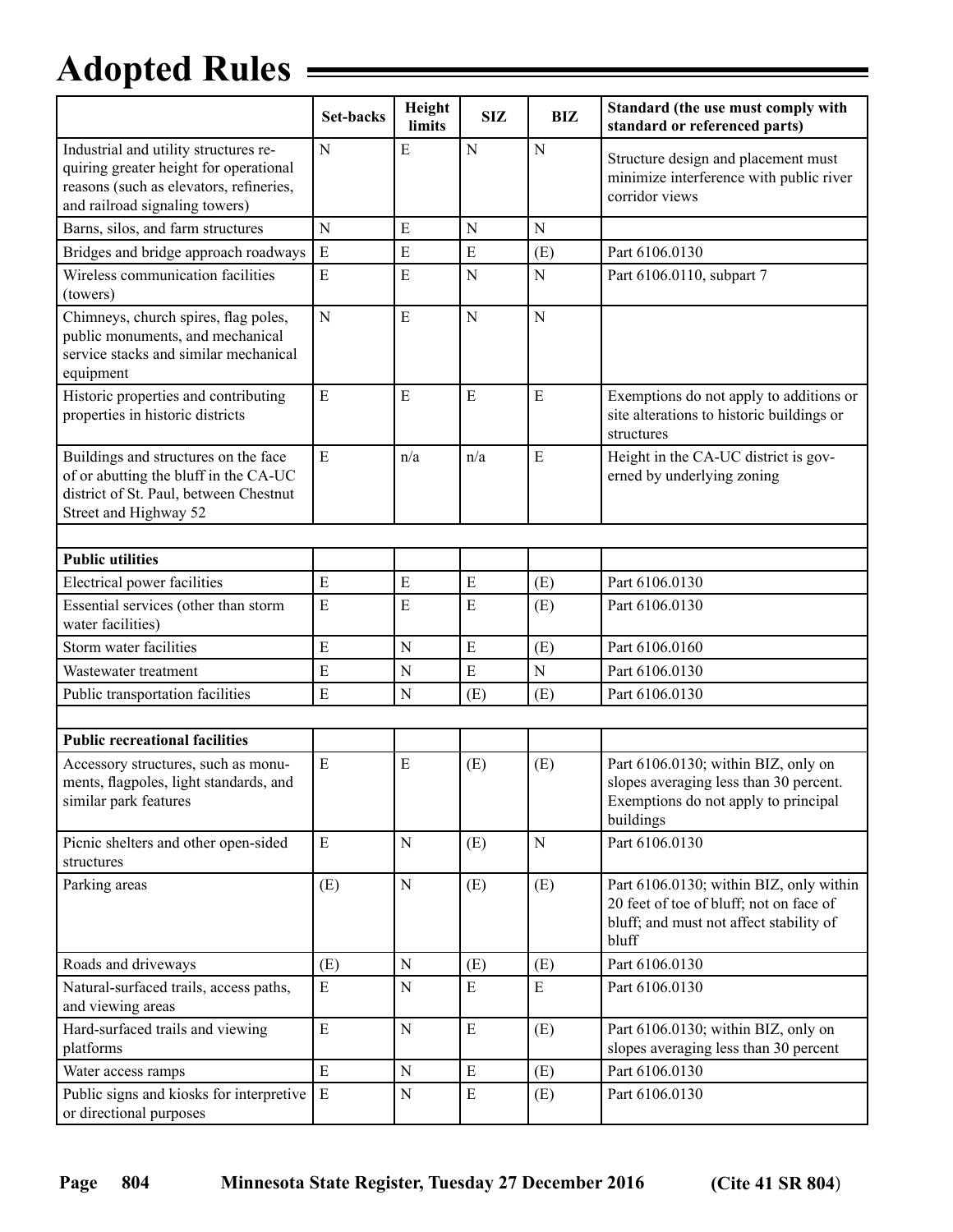|                                                                                       | <b>Set-backs</b> | Height          | <b>SIZ</b> | <b>BIZ</b>               | Standard (the use must comply with                                                                                                                                                                 |
|---------------------------------------------------------------------------------------|------------------|-----------------|------------|--------------------------|----------------------------------------------------------------------------------------------------------------------------------------------------------------------------------------------------|
|                                                                                       |                  | limits          |            |                          | standard or referenced parts)                                                                                                                                                                      |
| <b>River-dependent uses</b>                                                           |                  |                 |            |                          |                                                                                                                                                                                                    |
| Shoreline facilities                                                                  | E                | $N^*$           | ${\bf E}$  | (E)                      | Part 6106.0110, subpart 6. Exemptions<br>do not apply to buildings, structures,<br>and parking areas that are not part of a<br>shoreline facility                                                  |
| Private roads and conveyance struc-<br>tures serving river-dependent uses             | E                | $N^*$           | E          | (E)                      | Part 6106.0110, subpart 6                                                                                                                                                                          |
|                                                                                       |                  |                 |            |                          |                                                                                                                                                                                                    |
| Private residential and commercial<br>water access and use facilities                 |                  |                 |            |                          |                                                                                                                                                                                                    |
| Private roads serving 3 or more lots                                                  | (E)              | N               | N          | (E)                      | Part 6106.0140; in BIZ, only on slopes<br>averaging less than 30 percent. Exemp-<br>tion does not apply to private roads<br>serving fewer than 3 lots or to private<br>driveways and parking areas |
| Access paths                                                                          | E                | N               | E          | E                        | Part 6106.0140                                                                                                                                                                                     |
| Water access ramps                                                                    | E                | N               | E          | N                        | Part 6106.0140                                                                                                                                                                                     |
| Stairways, lifts, and landings                                                        | E                | N               | E          | E                        | Part 6106.0140                                                                                                                                                                                     |
| Water-oriented accessory structures                                                   | E                | N               | E          | N                        | Part 6106.0140                                                                                                                                                                                     |
| Patios and decks                                                                      | E                | N               | N          | N                        | Part 6106.0140, subpart 6                                                                                                                                                                          |
| Directional signs for watercraft (pri-<br>vate)                                       | E                | N               | E          | N                        | Part 6106.0140; exemption does not<br>apply to off-premise advertising signs                                                                                                                       |
| Temporary storage of docks, boats,<br>and other equipment during the winter<br>months | $\mathbf E$      | $\underline{N}$ | E          | $\underline{\mathbf{N}}$ |                                                                                                                                                                                                    |
| Erosion control structures, such as<br>rock riprap and retaining walls                | E                | N               | E          | (E)                      | Part 6106.0160, subpart 4                                                                                                                                                                          |
| Flood control structures                                                              | E                | N               | E          | (E)                      | Part 6106.0160                                                                                                                                                                                     |

 \* River-dependent commercial, industrial, and utility structures are exempt from height limits only if greater height is required for operational reasons.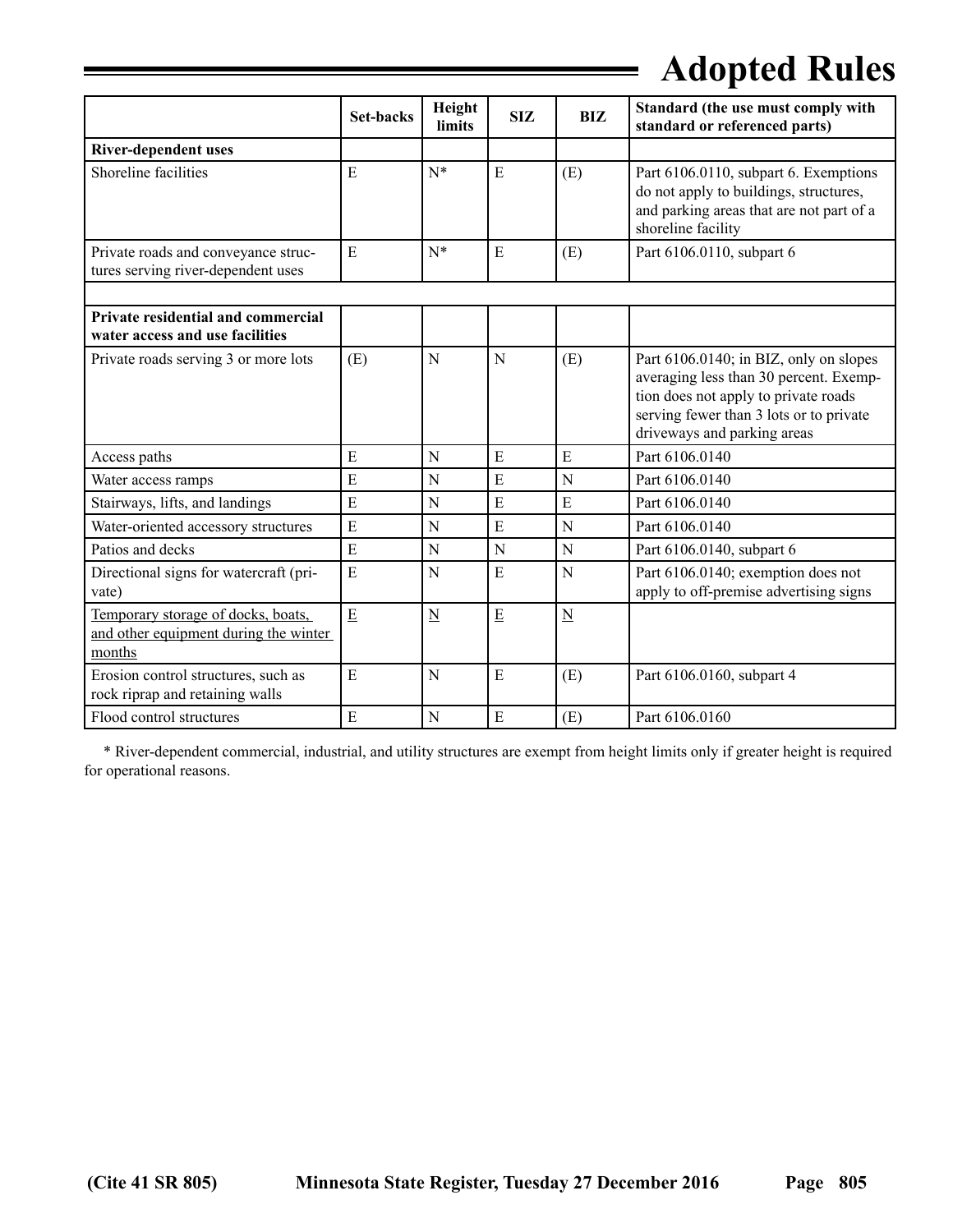<span id="page-11-0"></span>Provisions exist for the Commissioners of some state agencies to adopt expedited emergency rules when conditions exist that do not allow the Commissioner to comply with the requirements for emergency rules. The Commissioner must submit the rule to the attorney general for review and must publish a notice of adoption that includes a copy of the rule and the emergency conditions. Expedited emergency rules are effective upon publication in the *State Register*, and may be effective up to seven days before publication under certain emergency conditions.

Expedited emergency rules are effective for the period stated or up to 18 months. Specific *Minnesota Statute* citations accompanying these expedited emergency rules detail the agency's rulemaking authority.

**KEY: Proposed Rules** - Underlining indicates additions to existing rule language. Strikeouts indicate deletions from existing rule language. If a proposed rule is totally new, it is designated "all new material." **Adopted Rules** - Underlining indicates additions to proposed rule language. Strikeout indicates deletions from proposed rule language.

## **Department of Natural Resources**

### **Adopted Expedited Emergency Game and Fish Rules: Chronic Wasting Disease Management Zone**

Notice is hereby given that, pursuant to the Commissioner's authority set forth in Minn. Stat. § 84.027, subdivision 13 (b) to set hunting seasons and Minn. Stat. § 97A.045, subd. 11 to take action necessary to prevent or control wildlife disease, the Commissioner is adopting the following rule to prevent the spread of chronic wasting disease among the deer population near Lanesboro, Minnesota. This rule is adopted as an emergency rule pursuant to the authority granted to the commissioner to adopt emergency rules in Minn. Stat. § 97A.045, subd. 2(b). The emergency rule is necessitated by the discovery of chronic wasting disease (CWD) in two wild deer harvested near Lanesboro, Minnesota during the 2016 hunting season.

The DNR will hold a special hunt in deer permit area 603. Hunting will be by special permit. All permits will contain a condition that all deer taken under the permit be presented to the DNR for testing.

CWD infectious agents are extremely resistant in the environment, transmission may be both direct and indirect. The concentration of deer by artificial feeding likely increases the risk of transmission between individuals. Therefore, to further reduce the transmission of chronic wasting disease deer feeding is prohibited in the following five counties: Fillmore, Houston, Mower, Olmsted, and Winona.

Dated: December 20, 2016

Tom Landwehr Commissioner of Natural Resources

### **6232.0300 GENERAL RESTRICTIONS FOR TAKING DEER.**

 Subpart 1. **Season options.** A firearm deer hunter may purchase a firearm license valid for the regular firearms deer season or a youth firearms license. A muzzleloader deer hunter may purchase a muzzleloader license valid for the muzzleloader season or a youth muzzleloader license. For the regular firearm season, a hunter must select either the A or B season, and this option will be printed on the license at the time of purchase. A person may only hunt deer by firearms within the season option indicated on the person's firearm license, except:

A. as prescribed in part 6232.1970, subpart 2;

 B. a firearm license for any season option is valid in the Metropolitan Deer Management Zone under part 6232.4700, subpart 158, and the special chronic wasting disease area (deer permit area 603) under part 6232.4700, subpart 159; and

 C. youth firearm license holders may hunt deer in both the statewide A and late southeast B seasons. *[For text of subps 2 to 9, see M.R.] [For text of subp 10, see 41 SR 165 and 41 SR 464]*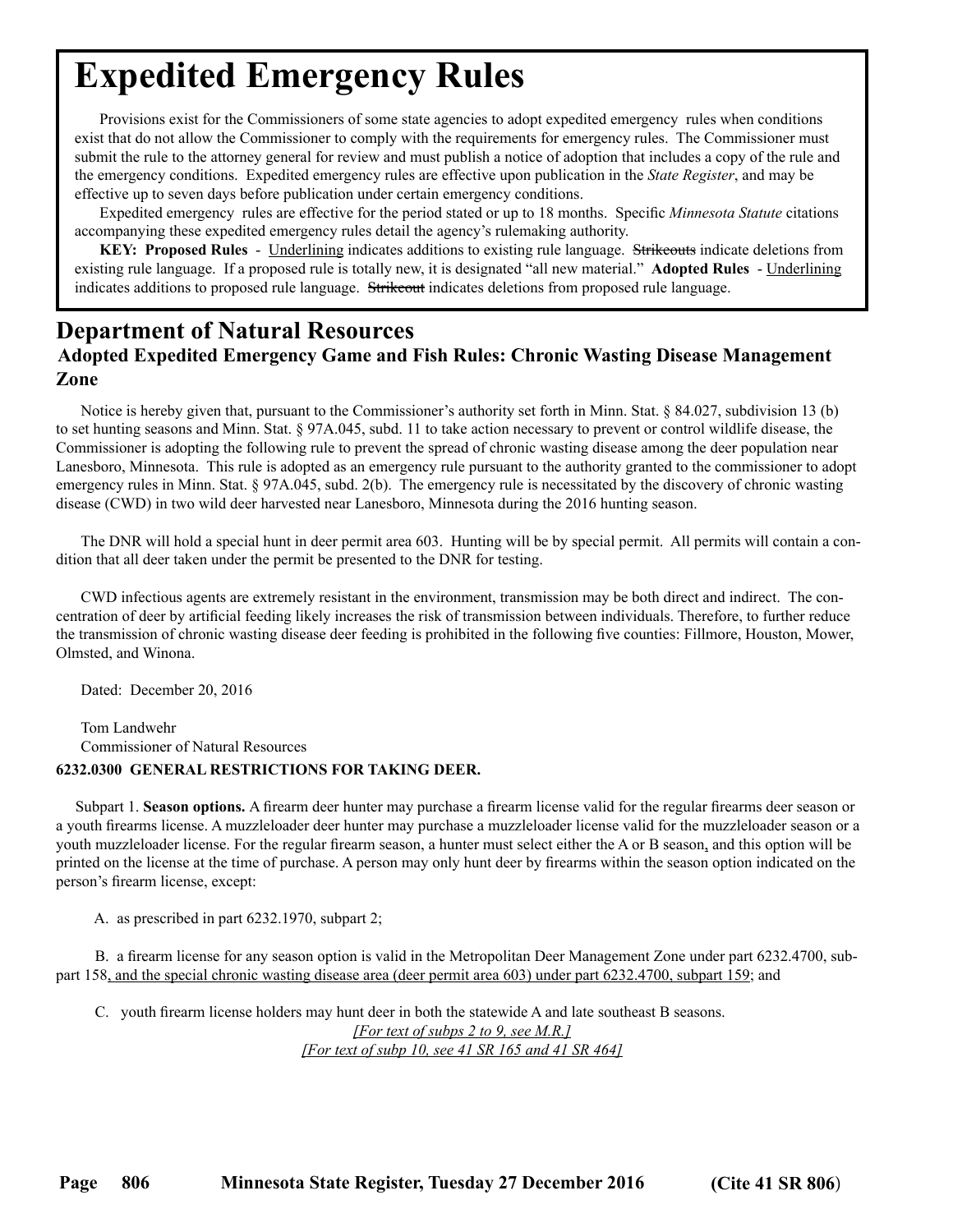#### **6232.0400 REGISTRATION OF DEER.**

*[For text of subps 1 to 5, see M.R.]*

#### Subp. 6. **Deer taken in special chronic wasting disease area.**

 A. Deer taken in the special chronic wasting disease area (deer permit area 603) must be presented for mandatory chronic wasting disease testing at a department-staffed registration station. Carcasses must remain in the special chronic wasting disease area unless tagged by an authorized department representative or until a negative chronic wasting disease test is reported, except as specified in item B.

 B. Cut and wrapped meat, quarters or other portions of meat with no part of the spinal column or head attached, antlers, hides, teeth, finished taxidermy mounts, and antlers attached to skull caps that are cleaned of all brain tissue may be transported outside the special chronic wasting disease area (deer permit area 603).

### **6232.0800 ARCHERY SPECIAL HUNT AREAS AND PROCEDURES.**

*[For text of subp 1, see M.R.]*

 Subp. 1a. **Archery disease management.** Deer permit area 603, as described in part 6232.4700, subpart 159, is open December 31, 2016, to January 15, 2017, for taking antlerless deer and bucks by archery according to items A to C. The restrictions in parts 6232.0200, subpart 6, and 6232.0350 do not apply:

 A. hunters who possess a valid 2016 Minnesota license to take deer by archery may participate, and deer may be tagged using archery, bonus, or disease management permits;

B. hunters may take and tag an unlimited number of either-sex deer; and

 C. deer taken during this special hunt must be presented for registration at a department-staffed registration station. *[For text of subp 2, see 41 SR 165]*

### **6232.1600 SPECIAL HUNT PROCEDURES.**

*[For text of subps 1 to 6, see M.R.] [For text of subp 7, see 41 SR 165]*

 Subp. 8. **Firearms disease management.** Deer permit area 603, as described in part 6232.4700, subpart 159, is open December 31, 2016, to January 15, 2017, for taking antlerless deer and bucks by firearms according to items A to C. The restrictions in parts 6232.0200, subpart 6, and 6232.0350 do not apply:

 A. hunters who possess a valid 2016 Minnesota license to take deer by firearm or muzzleloader may participate, and deer may be tagged using firearm, muzzleloader, bonus, or disease management permits;

B. hunters may take and tag an unlimited number of either-sex deer; and

C. deer taken during this special hunt must be presented for registration at a department-staffed registration station.

 Subp. 9. **Forestville State Park.** That portion of Forestville/Mystery Cave State Park in Fillmore County included in deer permit area 603 described in part 6232.4700, subpart 159, is open December 31, 2016, to January 15, 2017, for taking antlerless deer and bucks by firearms or archery as described in subpart 8 and part 6232.0800, subpart 1a. The restrictions in parts 6232.0200, subpart 6, and 6232.0350 do not apply.

#### **6232.1980 TAKING DEER BY ANY WEAPON USING DISEASE MANAGEMENT PERMITS.** *[For text of subp 1, see M.R.] [For text of subp 2, see 41 SR 165]*

 Subp. 3. **Restrictions.** Disease management permits are valid in deer permit area 603 as described in part 6232.4700, subpart 159. For only the special hunts described in parts 6232.0800, subpart 1a, and 6232.1600, subpart 8, disease management permits may be purchased without first obtaining an archery, firearm, or muzzleloader deer license.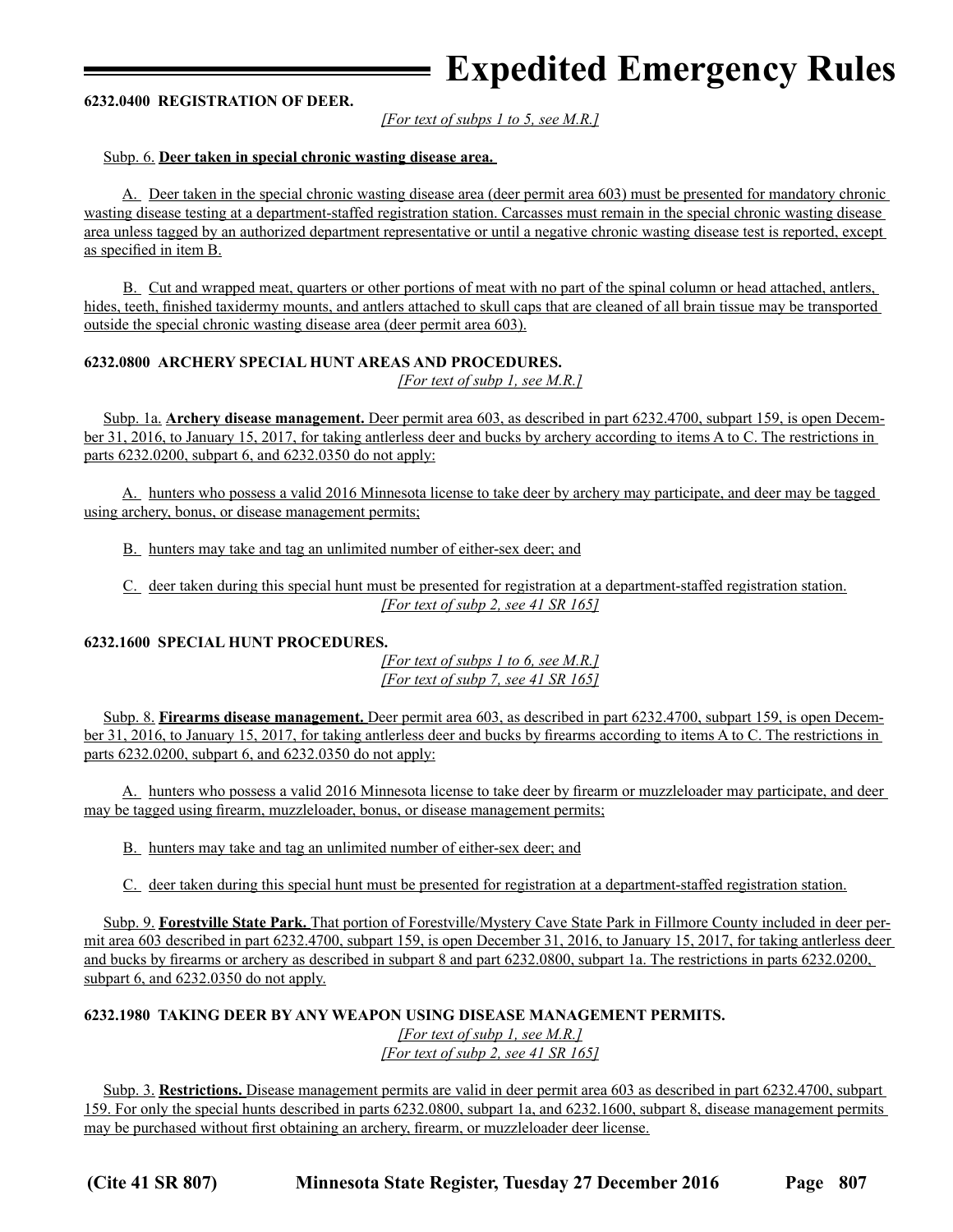**6232.4700 REGISTRATION BLOCKS.**

*[For text of subps 1 to 15, see M.R.] [For text of subp 16, see 41 SR 165] [For text of subps 17 to 42, see M.R.] [For text of subp 43, see 41 SR 165] [For text of subps 44 to 75, see M.R.] [For text of subp 75a, see 41 SR 165] [For text of subps 76 to 77b, see M.R.] [For text of subp 78, see 41 SR 165] [For text of subp 79, see M.R.] [For text of subp 80, see 41 SR 165] [For text of subp 81, see M.R.] [For text of subp 82, see 41 SR 165] [For text of subps 83 to 90, see M.R.] [For text of subp 91, see 41 SR 165] [For text of subps 92 to 99, see M.R.] [For text of subp 100, see 41 SR 165] [For text of subps 101 to 110, see M.R.] [For text of subp 111, see 41 SR 165] [For text of subps 112 to 157, see M.R.] [For text of subp 158, see 41 SR 165]*

 Subp. 159. **Registration Block 603.** Registration Block 603 consists of that portion of the state lying within the following described boundary:

 Beginning at the intersection of State Trunk Highway (STH) 74/30 in Chatfield; thence along STH 74/30 to County State-Aid Highway (CSAH) 103; thence along CSAH 103 to STH 30; thence along STH 30 to CSAH 25; thence along CSAH 25 to CSAH 10; thence along CSAH 10 to CSAH 23; thence along CSAH 23 to STH 44; thence along STH 44 to CSAH 9; thence along CSAH 9 to CSAH 5; thence along CSAH 5 to the point of beginning.

### **6232.4800 FEEDING DEER PROHIBITED.**

Subpart 1. **Definitions.** For purposes of this part:

A. "feed" means grains, fruits, vegetables, nuts, hay, and other food that is capable of attracting or enticing deer; and

 B. "attractants" means liquid food scents, salt, minerals, and other natural or manufactured products that are capable of attracting or enticing deer, including any product that contains or purports to contain cervid urine, blood, gland oil, feces, or other bodily fluid.

Subp. 2. **Prohibition.** 

A. This part applies in Fillmore, Houston, Mower, Olmsted, and Winona Counties.

 B. Except as provided in subparts 3 and 4, a person may not place or distribute feed or attractants in the counties listed in item A or allow another person to place or distribute feed or attractants on property under the person's ownership or lease that is located in the counties listed in item A.

Subp. 3. **Wildlife feeding.** Wildlife feeding is allowed if:

- A. the feed is placed to exclude access to deer; or
- B. the feed is placed at least six feet aboveground.

### Subp. 4. **Exceptions.** The prohibition in subpart 2 does not include feed that is:

A. present solely as a result of normal agricultural, forest management, or wildlife food-planting practices; or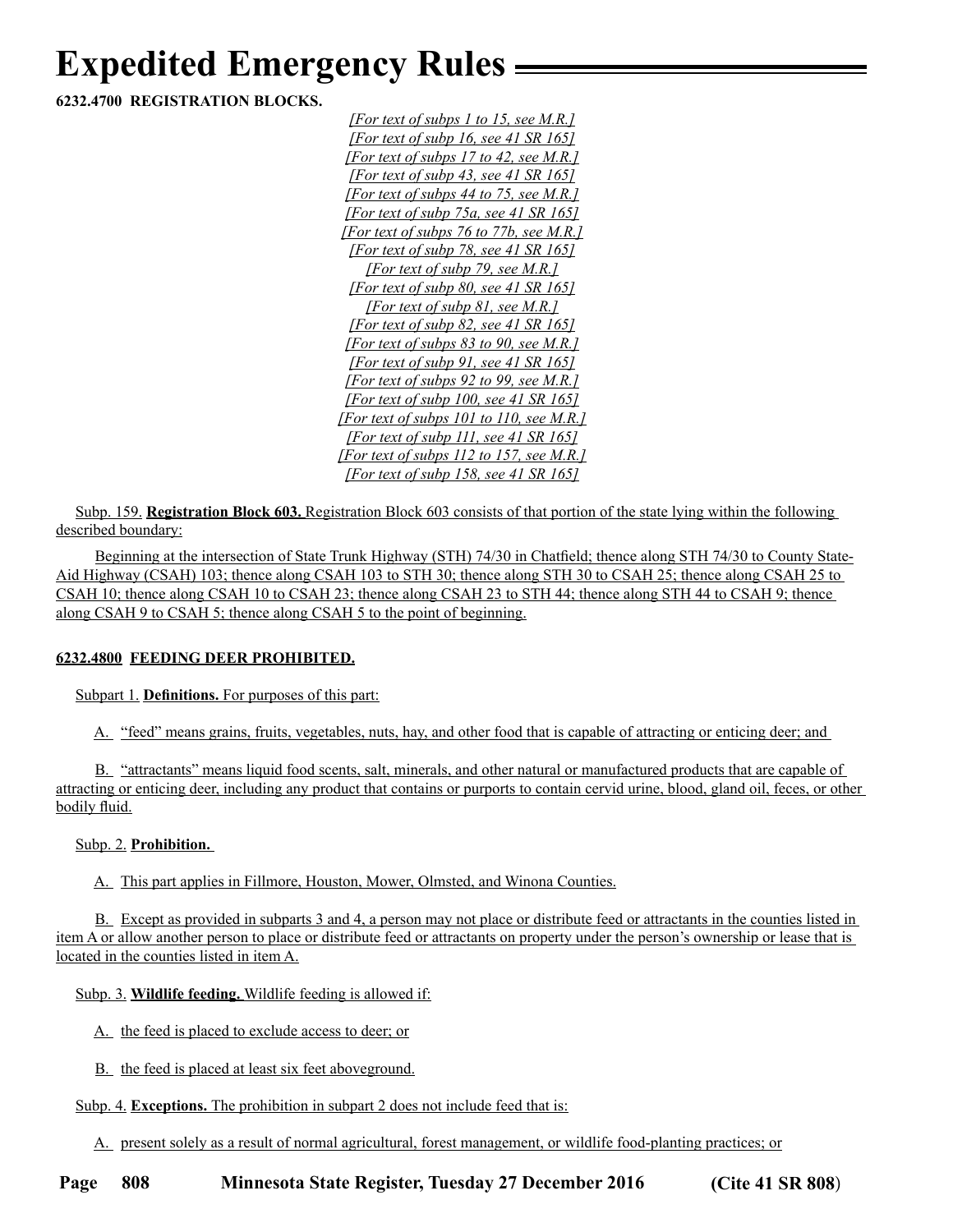- <span id="page-14-0"></span> B. for agricultural or livestock purposes if:
	- (1) placed for domestic livestock that are present and actively consuming the feed daily;
	- (2) covered to deter deer from accessing the feed; or
	- (3) stored consistent with normal agricultural practices.

### Subp. 5. **Cleanup.**

 A. In addition to any other penalties imposed by law, a person violating subpart 2 must immediately remove any feed and attractants that have been placed.

- B. Notwithstanding item A, the landowner or lessee must immediately remove any remaining feed and attractants.
- C. Failing to comply with this subpart is a separate violation in addition to the violation under subpart 2.

**EFFECTIVE PERIOD.** The expedited emergency amendments to Minnesota Rules, parts 6232.0300, 6232.0400, 6232.0800, 6232.1600, 6232.1980, and 6232.4700, expire January 31, 2017. After the emergency amendments expire, the permanent rules as they read prior to these amendments again take effect, except as they may be amendment by permanent rule.

## **Expedited Rules**

Provisions exist for the Commissioners of some state agencies to adopt expedited rules when conditions exist that do not allow the Commissioner to comply with the requirements for normal rules. The Commissioner must submit the rule to the attorney general for review and must publish a notice of adoption that includes a copy of the rule and the conditions. Expedited rules are effective upon publication in the State Register, and may be effective up to seven days before publication under certain conditions.

Expedited rules are effective for the period stated or up to 18 months. Specific *Minnesota Statute* citations accompanying these expedited rules detail the agency's rulemaking authority.

**KEY: Proposed Rules** - Underlining indicates additions to existing rule language. Strikeouts indicate deletions from existing rule language. If a proposed rule is totally new, it is designated "all new material."

**Adopted Rules** - Underlining indicates additions to proposed rule language. Strikeout indicates deletions from proposed rule language.

## **Minnesota Racing Commission Adopted Expedited Permanent Rules Relating to Advance Deposit Wagering**

The rules proposed and published at State Register, Volume 41, Number 9, pages 272-280, August 29, 2016 (41 SR 272), are adopted with the following modifications:

### **7869.0100 DEFINITIONS.**

Subp. 6b. **Amount Amounts** wagered by **a Minnesota resident residents.** "Amount wagered by a Minnesota resident," as used in Minnesota Statutes, section 240.01, subdivision 20a, "Amounts wagered by Minnesota residents," for purposes of determining source market fees required by Minnesota Statutes, section 240.131, subdivisions 3 and 6, and payments to the state required by Minnesota Statutes, section 240.131, subdivision 7, means all pari-mutuel wagers, pooled or community wagers, and contest entry fees.

Subp. 32b. **Key employee.** "Key employee" means officers an officer, directors director, partners partner, sales representatives representative, sole proprietors proprietor, and signatories or signatory on agreements an agreement with a licensed racetracks racetrack.

 Subp. 51b. **Racing or gaming-related vendor.** "Racing or gaming-related vendor" means a person that manufactures, sells, provides, or distributes equipment or supplies used at a Class A facility, or provides services to a Class A facility or Class B license holder, that are directly related to simulcasting, pari-mutuel wagering, or card club operations. Racing or gaming-related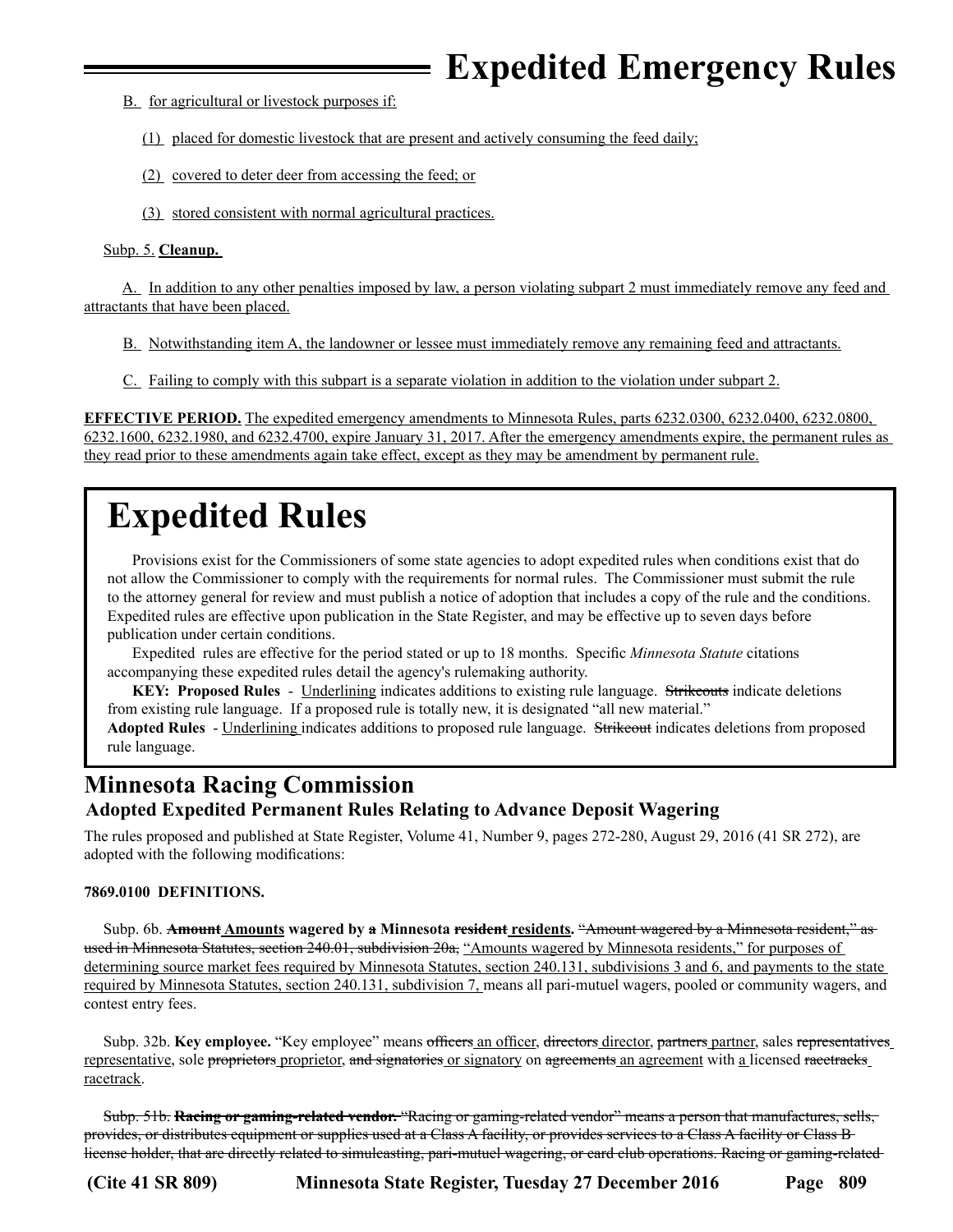vendor includes an advance deposit wagering provider.

#### **7877.0100 GENERAL REQUIREMENTS.**

 Subpart 1. **Scope.** Except as otherwise provided by rule, an individual who serves on the association board of directors, an association officer, a racing or gaming-related vendor an advance deposit wagering provider, and any person whose work, in whole or in part, is conducted at a licensed racetrack shall first obtain a Class C license from the commission.

### **7877.0110 PROCEDURE FOR OBTAINING CLASS C LICENSE.**

 Subp. 2. **Individual Application content.** An application from an individual for a Class C license must include the following information with respect to the applicant:

 Subp. 2a. **Racing or gaming-related vendor application content.** An application for a Class C racing or gaming-related vendor license must be on a form prescribed by the commission and must include, at minimum, the following:

A. name and address of entity, including physical address and Web site or e-mail address;

 B. name, title, and contact information of an individual authorized to communicate with the commission on matters relating to the application and license;

C. type of goods or services offered to a Class A or Class B license holder;

D. executive summary of current business plan;

E. a description of the applicant's anti-money-laundering policies and procedures;

 F. details of the applicant's corporate structure and copies of current corporate filings and certificate of good standing in jurisdiction where the entity is registered or incorporated;

G. tax identification number or Social Security number;

H. identity of all key employees and beneficial owners;

 I. list of all criminal, civil, and regulatory actions where the applicant, any key employee or beneficial owner, or any business that had a key employee or beneficial owner in common with the applicant, was the subject of the action;

 J. details of racing or gaming-related licenses that have been denied, suspended, or revoked by any racing or gaming jurisdiction, including licenses where any key employee or beneficial owner of the applicant was a key employee or beneficial owner of the entity whose license was denied, suspended, or revoked;

 K. copies of all contracts with Minnesota licensed racetracks and an assurance that the commission will be notified of any other agreements or understandings between the licensed racetrack and the vendor, whether oral or written;

L. surety bond or other form of financial security as required by Minnesota statutes or rules;

 M. consent to submit to the jurisdiction of Minnesota courts and agencies in any action relating to the subject matter of the license, application, or business with a Class A or Class B license holder; and

 N. any other information the commission determines is necessary to evaluate the fitness of the applicant under applicable laws or rules.

 Subp. 3. **Application submission.** An application shall not be considered filed until the application form has been filled out completely, and all information requested by the commission has been supplied<del>, and the license fee has been paid. Failure to file a</del> complete application, or knowingly filing an application that contains false or misleading information, shall be grounds for denial of the application.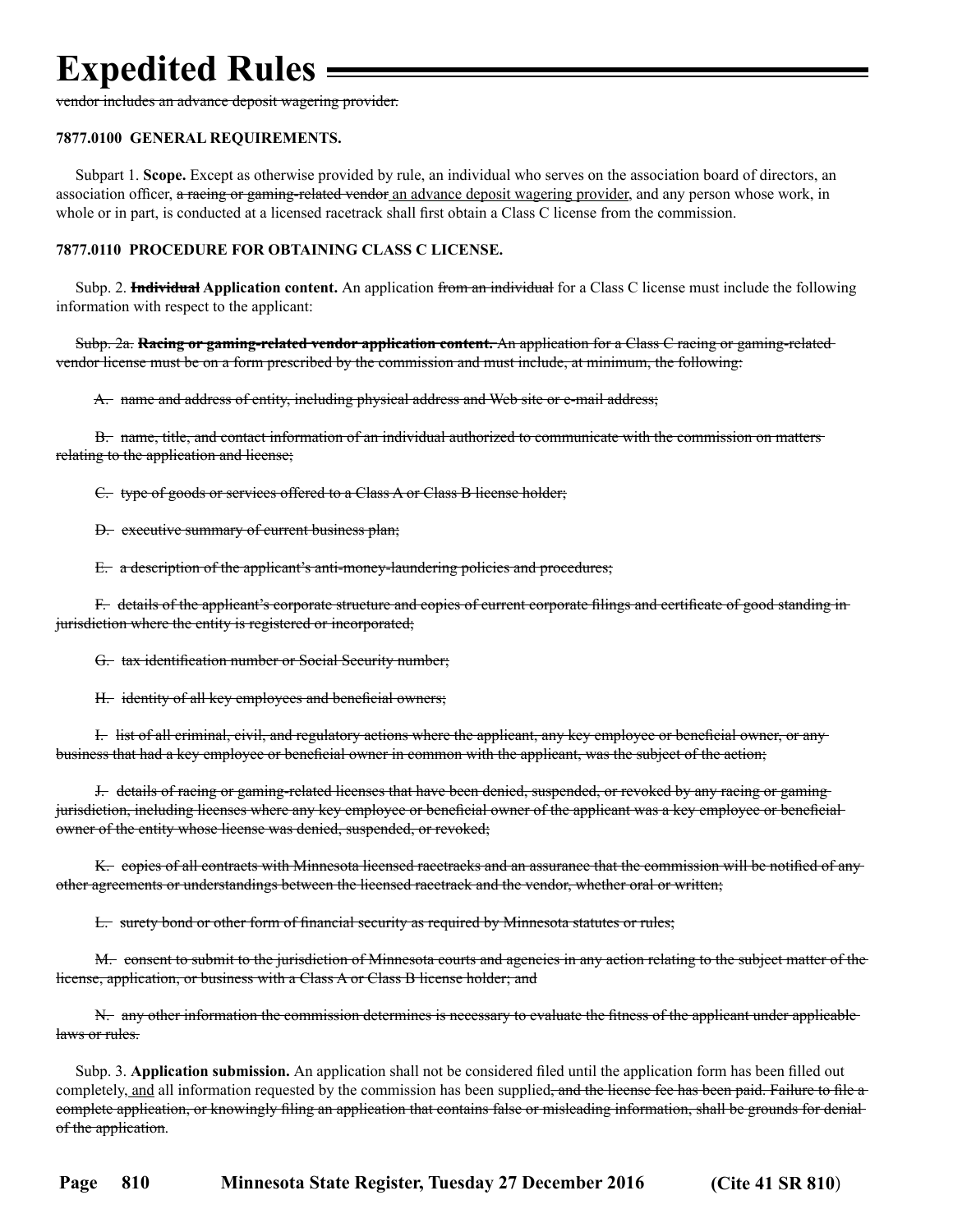#### **7877.0120 FEES.**

 Subpart 1. **License fees.** Each application for a Class C license, or its renewal, shall be accompanied by the payment of an annual fee according to the following schedule:

BB. owner/trainer/driver, \$100; and

 CC. with the exception of owner/trainer/driver, all applicants to participate at a Class B or D licensed facility where the meet to be conducted is seven or fewer days, \$10; and

DD. advance deposit wagering provider, \$10,000 for the first year and \$2,500 for each year thereafter.

### **7877.0125 CRITERIA FOR DETERMINING ELIGIBILITY.**

 Subpart 1. **Age.** An individual applicant for a Class C license, except an individual owner's license, shall be at least 14 years of age unless an older age is required by statute or rule; however individual Class C licensees who work in proximity to horses shall be at least 16 years of age.

### **7880.0020 LICENSING OF ADVANCE DEPOSIT WAGERING PROVIDERS.**

 Subpart 1. **License required.** No person shall offer or accept advance deposit wagers from Minnesota residents after November 1, 2016, unless the person holds a license in good standing as an advance deposit wagering provider under chapter 7877 and complies with all requirements of this chapter and applicable laws or and rules.

 Subp. 2. **Information required at time of application.** In addition to lieu of the information required in part 7877.0110, an applicant for a Class C license to provide advance deposit wagering shall provide the following information to the commission at the time of application:

 A. the names, addresses, and dates of birth of all key employees and beneficial owners name and address of applicant, including physical address and Web site or e-mail address;

 B. if an owner is a corporation, the date and place of its incorporation and an organization chart showing all related business entities name, title, and contact information of an individual authorized to communicate with the commission on matters relating to the application and license;

 C. evidence of approval to conduct advance deposit wagering from the appropriate regulatory authority in the state where the principal office of the advance deposit wagering provider is located if an owner is a corporation, partnership, or other business organization, the date and place of its incorporation or organizational filing and an organization chart showing all related business entities;

D. fingerprints of any key employee or beneficial owner if required by the commission executive summary of current business plan;

 E. written agreements between the applicant and Class A or Class B license holders that meet the requirements of Minnesota Statutes, section 240.131, subdivision 3, including written documentation of approval by the applicable horsepersons' groups details of the applicant's corporate structure and copies of current business organizational filings and certificate of good standing in jurisdiction where the entity is registered or incorporated;

F. a description of the processes and procedures implemented to identify and report possible odds manipulation evidence of approval to conduct advance deposit wagering from the appropriate regulatory authority in the state where the principal office of the advance deposit wagering provider is located;

 G. a description of the security measures used to protect account holder information and the integrity of the wagering process the names, addresses, and dates of birth, and fingerprints if required by the commission, of all key employees and beneficial owners;

I. total wagers accepted from Minnesota residents during the two years preceding the application, broken down by zip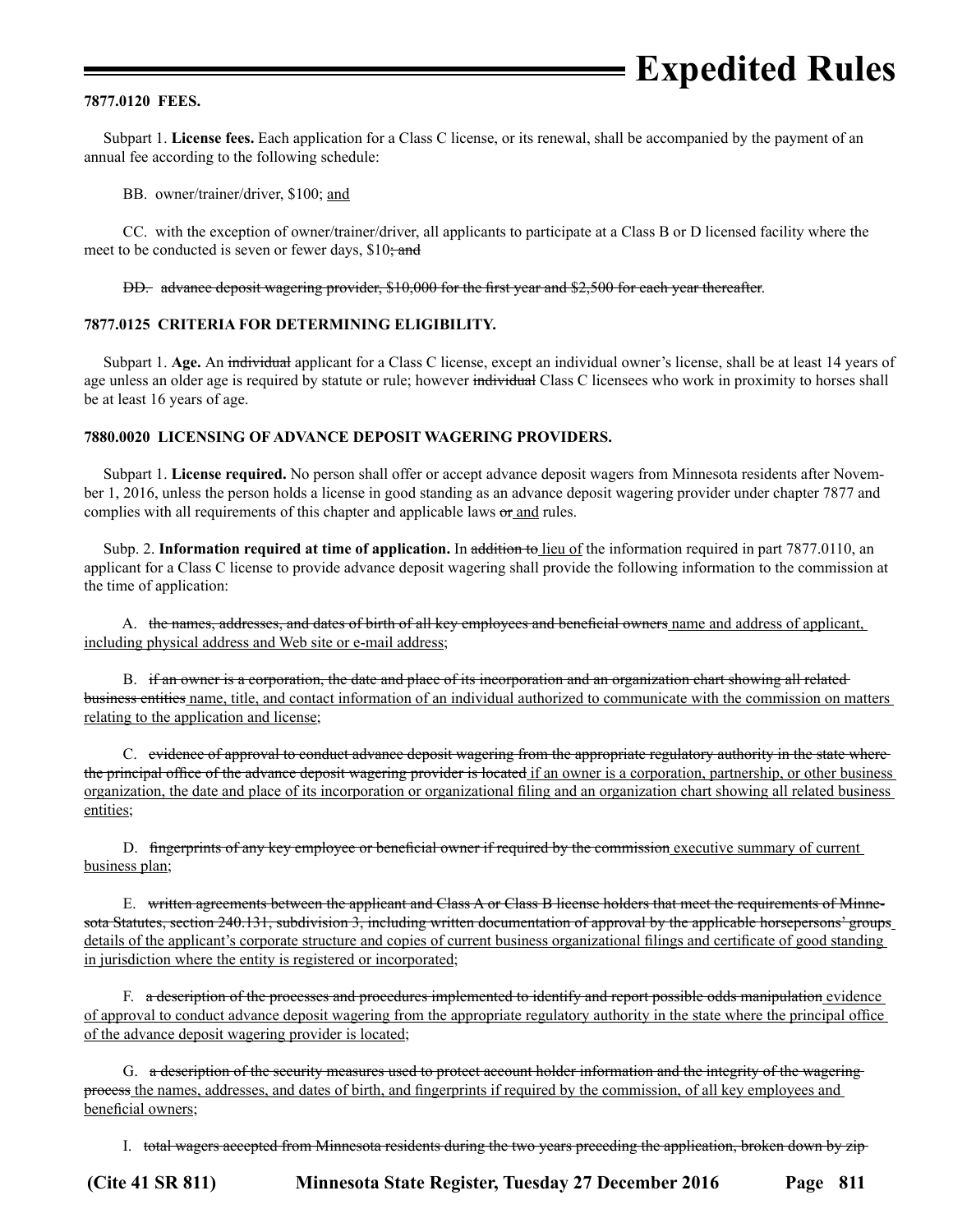code if possible list of all criminal, civil, and regulatory actions where the applicant, any key employee or beneficial owner, or any business that had a key employee or beneficial owner in common with the applicant, was the subject of the action; and

 J. any other information the commission determines is necessary to establish the applicant's suitability for licensure and to fulfill its duties under Minnesota Statutes, chapter 240. details of racing or gaming-related licenses that have been denied, suspended, or revoked by any racing or gaming jurisdiction, including licenses where any key employee or beneficial owner of the applicant was a key employee or beneficial owner of the entity whose license was denied, suspended, or revoked;

 K. written agreements between the applicant and Minnesota licensed racetracks that meet the requirements of Minnesota Statutes, section 240.131, subdivision 3, including written documentation of approval by the applicable horsepersons' groups;

 L. copies or summaries of all contracts with Minnesota licensed racetracks that are not related to advance deposit wagering, and an assurance that the commission will be notified of any other agreements or understandings between the licensed racetrack and the applicant, whether oral or written;

M. surety bond or other form of financial security as required by Minnesota statutes or rules;

 N. a description of the security measures used to protect account holder information and the integrity of the wagering process;

 O. total wagers accepted from Minnesota residents during the two years preceding the application, broken down by zip code if possible;

 P. consent to submit to the jurisdiction of Minnesota courts and agencies in any action relating to the subject matter of the license, application, or business with a Class A or Class B license holder;

Q. tax identification number or Social Security number;

R. a description of the applicant's anti-money-laundering policies and procedures; and

 S. any other information the commission determines is reasonably necessary to establish the applicant's suitability in compliance with applicable laws or rules for licensure and advance deposit wagering, and to fulfill the commission's duties under Minnesota Statutes, chapter 240.

 Subp. 3. **Granting of license.** If an applicant for a Class C license to conduct advance deposit wagering submits a complete application that meets all criteria in applicable laws and rules, the commission  $\frac{m}{q}$  and  $\frac{m}{r}$  a license shall undertake a review of the application and render a written determination on the application consistent with all applicable requirements. Licensure is a privilege and the commission shall not be required to grant any license to conduct advance deposit wagering.

 Subp. 4. **Changes.** The commission may require changes or additions to the application, or changes to the proposed plan of operation, as a condition of granting a license if reasonably necessary to carry out its ensure compliance with applicable laws or rules and to assist the commission in fulfilling its duties under Minnesota Statutes, chapter 240, or to ensure compliance with applicable laws or rules.

 Subp. 5. **Notification.** After a license is granted, the commission must be notified licensee must notify the commission in writing of any material changes to the information provided during the application process.

### **7880.0030 PLAN OF OPERATION.**

 Subpart 1. **Submission of plan.** An advance deposit wagering provider shall have a plan of operation approved by the commission which addresses the following issues in addition to those listed in Minnesota Statutes, section 240.131, subdivision 5:

D. processes and procedures implemented to identify and report possible odds manipulation;

D E. methods for detecting and deterring the use of accounts for illegal activity;

E. methods for accurately verifying an account holder's identity, age, and residence prior to establishing an account;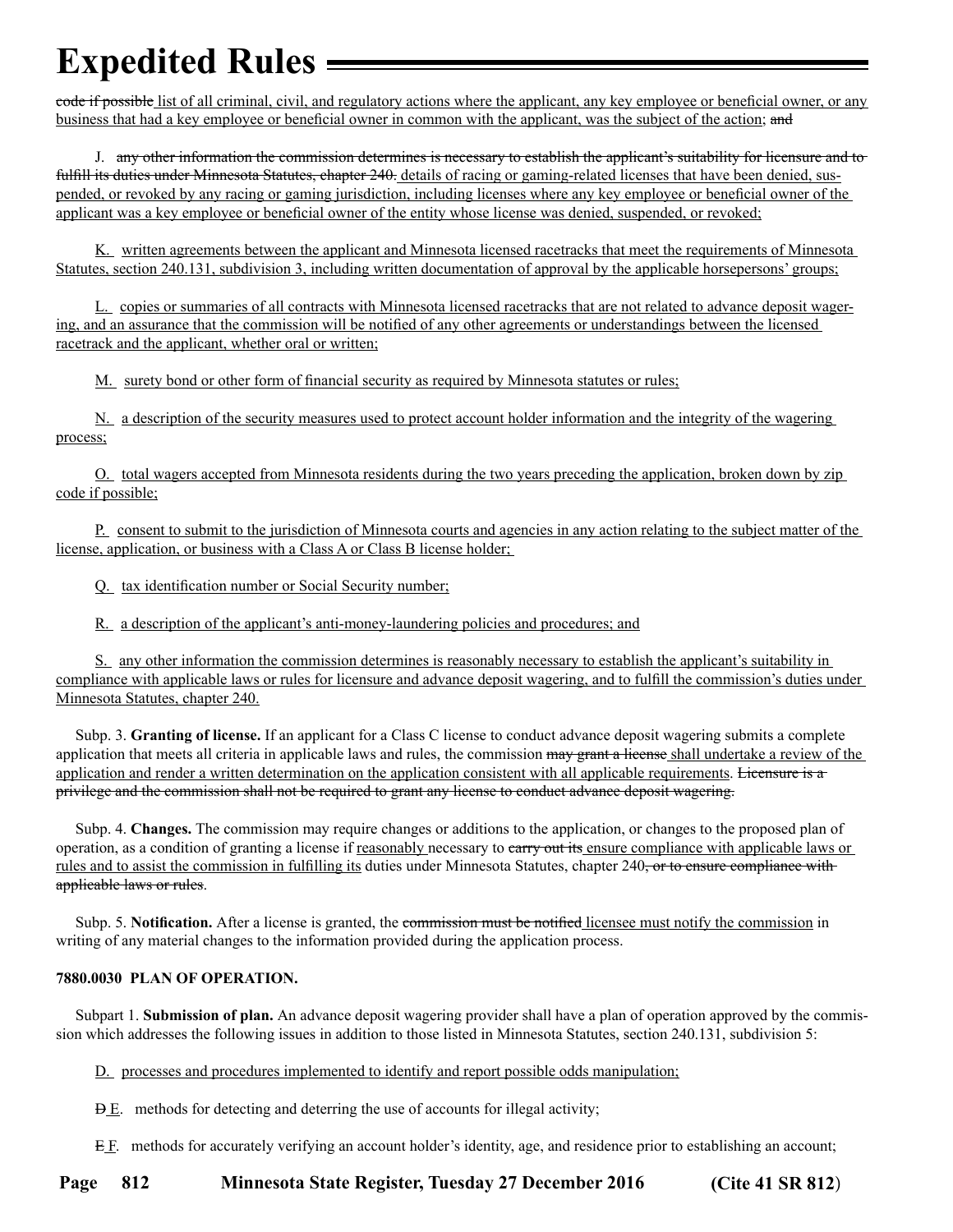F.G. processes for account holders to make deposits to, and withdrawals from, their accounts;

 G H. a plan for reporting dormant accounts and unclaimed funds that complies with Minnesota Statutes, section 345.39 and 345.41; and

H<sub>I</sub>. any other issues as required determined to be necessary by the commission to carry out its duties under Minnesota Statutes, chapter 240.

 Subp. 2. **Implementing and amending the plan of operation.** After the plan of operation has been approved by the commission, the licensee may amend must implement and follow the plan of operation and may amend it only with the commission's approval. The commission may withdraw its approval of a plan of operation, if the license holder fails to follow the plan or makes material changes that do not meet the requirements of applicable laws or rules. A violation of an approved plan of operation is deemed to be a violation of Minnesota Statutes, section 240.22.

### **7880.0040 ESTABLISHMENT OF ACCOUNTS.**

Subp. 3. **Procedure.** To establish an account, an application must be electronically signed or otherwise expressly authorized in a manner acceptable to the commission by the applicant and must contain the following information.

 Subp. 4. **Applicant and account holder information.** An advance deposit wagering provider may not sell or share an applicant or account holder's information unless required by law, or court order. An advance deposit wagering provider may not use an applicant or account holder's information for any purpose not related to authorized advance deposit wagering, except as authorized by the applicant or account holder.

Subp. 8. **Denial of accounts.** Nothing in this chapter prohibits an advance deposit wagering provider may refuse from refusing to open an account for what it deems good and sufficient reason reasonable business reasons.

### **7880.0050 OPERATION OF ACCOUNTS.**

Subpart 1. **Deposits.** An account holder may make deposits to the account in the following forms:

C. charges made to an account holder's credit or debit card upon authorization of the account holder; and

 D. electronic funds transfer from an account owned by the account holder, in which case the account holder shall be responsible for any fees imposed by the remitting entity.; and

E. any other method approved by the commission.

 Subp. 2. **Credits.** The following credits shall be posted to an account by the advance deposit wagering provider as soon as practicable after the race is declared official:

B. credit for all refunded wagers for entries that were declared nonstarters as required by the laws and rules applicable to the host track.

 Subp. 4. **Suspension or refusal.** Nothing in this chapter prohibits an advance deposit wagering provider may suspend from suspending or refuse refusing deposits to an account for what it deems good and sufficient reason reasonable business reasons.

### **7880.0060 CONDUCT OF WAGERING.**

Subp. 3. **Refusal.** Nothing in this chapter prohibits an advance deposit wagering provider may at any time refuse to accept a wager for what it deems to be good and sufficient reason from suspending or refusing deposits to an account for reasonable business reasons.

Subp. 4. **Information of account holders.** No employee of an advance deposit wagering provider shall use or divulge any information related to the placing of any wager or the operation of any account, except to the account holder or as authorized by law. No employee may use any such information for personal benefit except as reasonably necessary in the course and scope of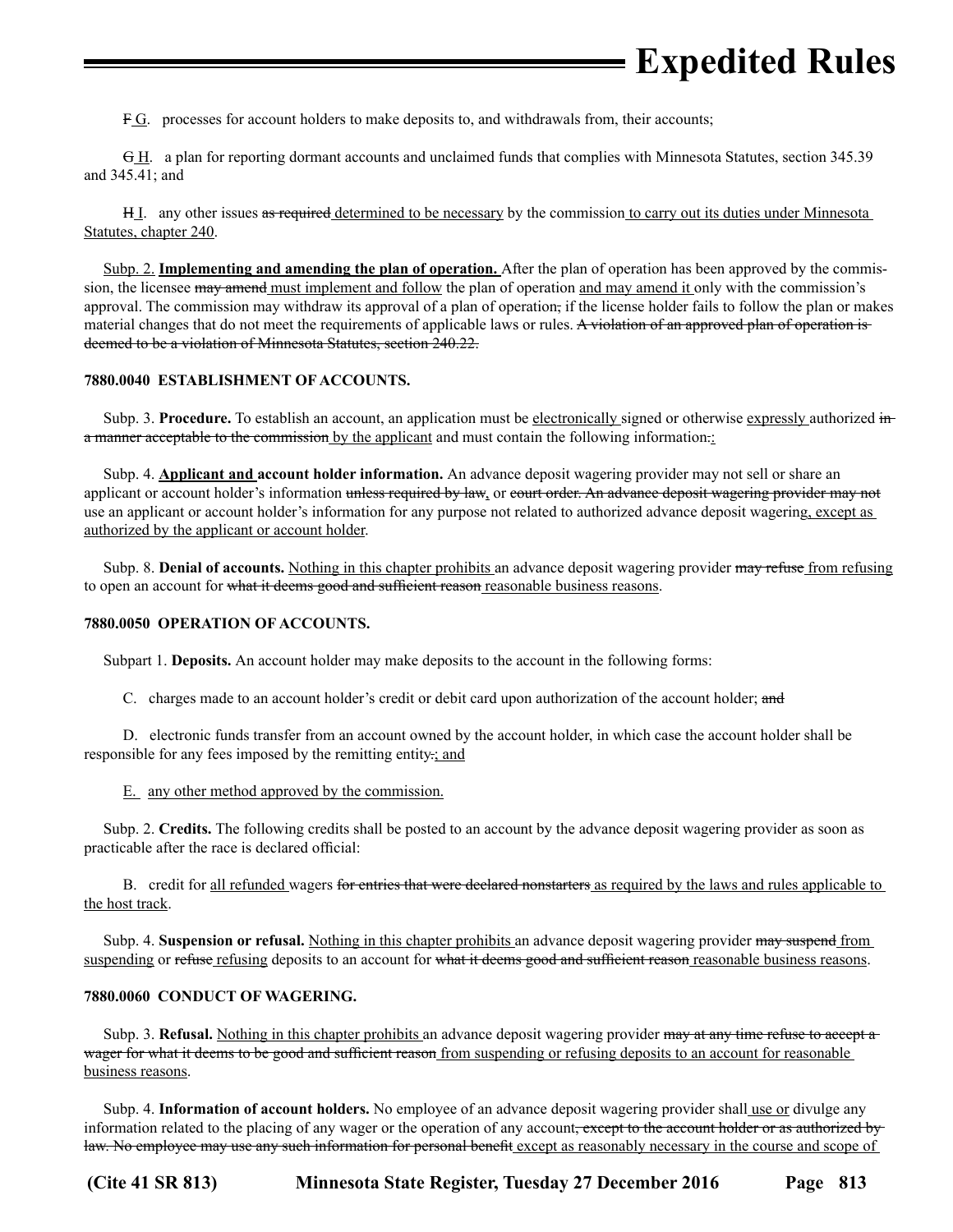the employee's employment with the advance deposit wagering provider or as authorized by the account holder.

### **7880.0070 CLOSING OF ACCOUNTS.**

 Subp. 2. **Providers.** Nothing in this chapter prohibits an advance deposit wagering provider may close from at any time closing an account for what it deems good and sufficient reason reasonable business reasons.

#### **7880.0080 RECORD KEEPING AND REPORTING.**

Subp. 2. **Providing of records.** Upon request of the account holder, an advance deposit wagering provider shall provide any records it maintains on the account holder's account under subpart 1. Records may be provided in paper or electronic format.

 Subp. 2 3. **Other information to be available.** An advance deposit wagering provider shall make available to each an account holder the information listed in subpart 1 as well as holder's current account balances balance available to the account holder at all times.

 Subp. 3. **Records.** Upon request of the account holder, an advance deposit wagering provider shall provide any records it maintains on the account or the account holder. Records may be provided in paper or electronic format.

 Subp. 4. **Audit.** An advance deposit wagering provider shall allow the commission and its designees to review and audit all records related in any way to its licensure, financial solvency, accounts, and the conduct of wagering by Minnesota residents. This Information relevant to the review and audit shall be made available to the commission or its designees quarterly or upon request and in a format required by the commission.

 Subp. 6. **Report.** A licensed advance deposit wagering provider shall report to the commission quarterly all source market fees and other payments made to licensed racetracks, the pari-mutuel activity on which the source market fees were paid, and the number of accounts held by Minnesota residents that were opened and closed during at the end of the reporting period.

#### **7880.0100 VARIANCES.**

 The commission, its executive director, or its director of pari-mutuels may grant a variance to any part of this chapter if it determines there are equivalent alternative measures in place to ensure the integrity of wagering and the protection of accounts held by Minnesota residents.

### **7880.0110 PENALTIES.**

 Subp. 2. **Contested case hearing.** If the commission suspends or revokes a Class C racing and gaming-related license to provide advance deposit wagering, the license holder shall have the right to request a contested case hearing under Minnesota Statutes, chapter 14, to be held as set forth in parts 1400.8505 to 1400.8612. The request must be made in writing to the commission by certified mail or personal service. A request sent by certified mail must be postmarked within ten days after the license holder receives the suspension or revocation order from the commission. An appeal sent by personal service must be received by the commission within ten days after the license holder receives the order from the commission.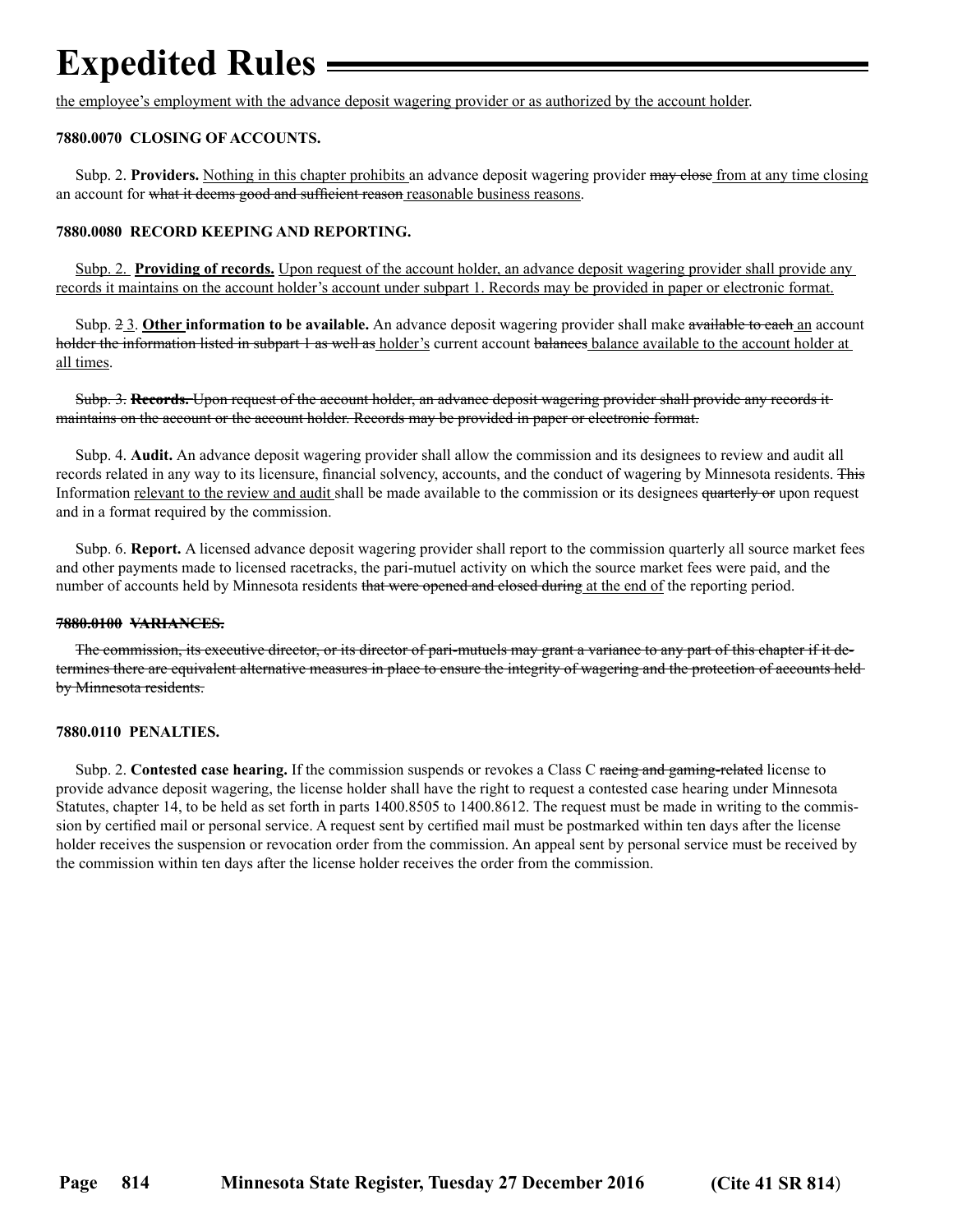## <span id="page-20-0"></span>**Official Notices**

Pursuant to *Minnesota Statutes* §§ 14.101, an agency must first solicit comments from the public on the subject matter of a possible rulemaking proposal under active consideration within the agency by publishing a notice in the *State Register*  at least 60 days before publication of a notice to adopt or a notice of hearing, and within 60 days of the effective date of any new statutory grant of required rulemaking.

The *State Register* also publishes other official notices of state agencies and non-state agencies, including notices of meetings and matters of public interest.

## **Office of the Governor**

## **Waiver Pursuant to Minnesota Statutes, Section 14.127, Subdivision 4(e)**

**I, Mark Dayton, Governor of the State of Minnesota**, by virtue of the power vested in me by the Constitution and applicable statutes, do hereby issue this Waiver:

**Whereas**, the State of Minnesota is committed to protecting the key resources and features of the Mississippi River, including the portion that runs through the Twin Cities metropolitan area;

**Whereas**, the Minnesota Legislature, under Minnesota Statutes, section 116G.15, directed the Minnesota Department of Natural Resources to establish permanent rules to replace the performance standards promulgated in 1979 by Executive Order 79-19 that currently guide land use and development for property within the Mississippi River Corridor Critical Area, a specially-designated 72-mile portion of the Mississippi River that extends from the cities of Dayton and Ramsey in the north to Ravenna Township in the south;

**Whereas**, the Minnesota Department of Natural Resources is adopting Minnesota Rules, Chapter 6106, to guide land use and development in the MRCCA in accordance with Minnesota Statutes, section 116G.15;

**Whereas**, Minnesota Rules, Chapter 6106, is expected to take effect on January 4, 2017;

**Whereas**, pursuant to Minnesota Statutes, section 14.127, the Minnesota Department of Natural Resources determined that the cost of complying with Minnesota Rules, Chapter 6106, in the first year after the rule takes effect would not exceed \$25,000 for a small business or a small city;

**Whereas**, the Administrative Law Judge assigned to review the rulemaking pursuant to Minnesota Statutes, Chapter 14, disapproved the agency's cost determination under Minnesota Statutes, section 14.127;

**Whereas**, the Administrative Law Judge's disapproval of the agency's cost determination triggers the application of Minnesota Statutes, section 14.127, subdivision 3, which enables a small business or a small city to claim a temporary exemption from Minnesota Rules, Chapter 6106, until the Minnesota Legislature enacts a law approving the rules;

**Whereas**, Minnesota Statutes, section 14.127, subdivision 4, grants the governor authority to issue a waiver of the application of Minnesota Statutes, section 14.127, subdivision 3;

**Whereas**, the State of Minnesota recognizes that claims of temporary exemptions from Minnesota Rules, Chapter 6106, would undermine the purpose of the rule, the intent of the Legislature in directing the Minnesota Department of Natural Resources to make rules, and the commitment of the State of Minnesota to protect the key features and resources of the Mississippi River Corridor Critical Area; and

**Whereas**, temporary exemptions would undermine local zoning authority and deregulate businesses and land already subject to critical area protections.

**Now, Therefore**, I hereby waive application of Minnesota Statutes, section 14.127, subdivision 3, to Minnesota Rules, Chapter 6106. This waiver is effective January 4, 2017.

**In Testimony Whereof**, I have set my hand on this 19th day of December, 2016.

**Mark Dayton** Governor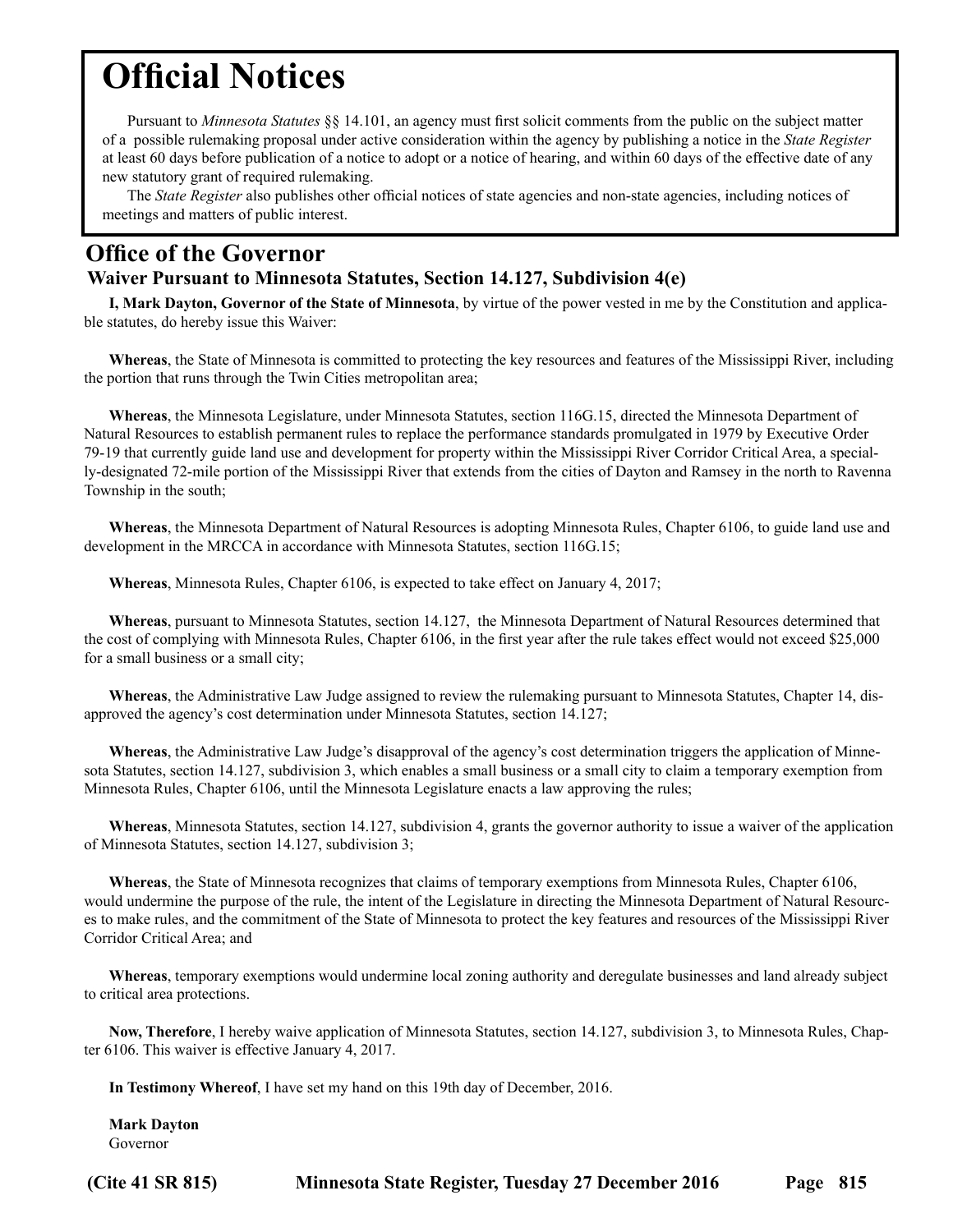## <span id="page-21-0"></span>**Official Notices Department of Human Services (DHS)**

**Health Care Administration**

## **Public Notice Regarding Changes to Payment Rates and Methodologies, and Services under the Medical Assistance Program**

This notice is published pursuant to *Code of Federal Regulations*, title 42, part 447, section 205 (42 CFR § 447.205), which requires publication of a notice when there is any significant proposed change in the methods and standards for setting payment rates for Medicaid services.

Effective January 1, 2017, the Department will implement the Medicare resource based relative value scale calculated values for 2017. The Department will also adjust the conversion factor for "all other physician services" to \$25.55.

Because many of the 2017 relative values published by Medicare have been reduced, the Department is increasing this conversion factor in order to offset a portion of the payment rate reduction that will otherwise occur. This change has no fiscal impact.

For more information, please contact Liz Backe at (651) 431-2481 or e-mail: *liz.backe@state.mn.us*.

## **Department of Labor and Industry Labor Standards Unit Notice of Correction to Highway Heavy Prevailing Wage Rates**

Corrections have been made to the Highway Heavy Prevailing Wage Rates certified 11/07/2016 for;

**Iron Workers** (Labor Code 712) in Regions 1, 2, 4, 5, 6, 7, 8, 9 & 10

**Sheet Metal Workers** (Labor Code 721) in Region 8

**Truck Drivers Group 1** (Labor Codes 601-603) in Regions 1, 2 & 9

**Truck Drivers Group 2** (Labor Code 604) in Regions 1, 2 & 9

**Truck Drivers Group 3** (Labor Codes 605 - 607) in Region 1

**Truck Drivers Group 4** (Labor Codes 608 - 616) in Region 2

Copies with the corrected certified wage rates for these Counties and Regions may be obtained by writing the Minnesota Department of Labor and Industry, Prevailing Wage Section, 443 Lafayette Road N., St. Paul, MN 55155-4306, or by calling (651) 284-5091, or accessing our web site at *www.dli.mn.gov*.

### KEN B. PETERSON COMMISSIONER **Department of Labor and Industry**

## **Labor Standards Unit**

### **Notice of Prevailing Wage Determinations for Commercial Projects**

On December 27, 2016, the commissioner determined and certified prevailing wage rates for Commercial construction projects in each of 87 Counties statewide.

Copies may be obtained by writing the Minnesota Department of Labor and Industry, Prevailing Wage Section, 443 Lafayette Road North, St. Paul, Minnesota 55155-4306, or by calling (651)284-5091, or accessing our web site at *www.dli.mn.gov*. Charges for the cost of copying and mailing at \$.25 per page for the first 100 pages, \$.65 per page after that. Make check or money order payable to the State of Minnesota.

KEN B. PETERSON COMMISSIONER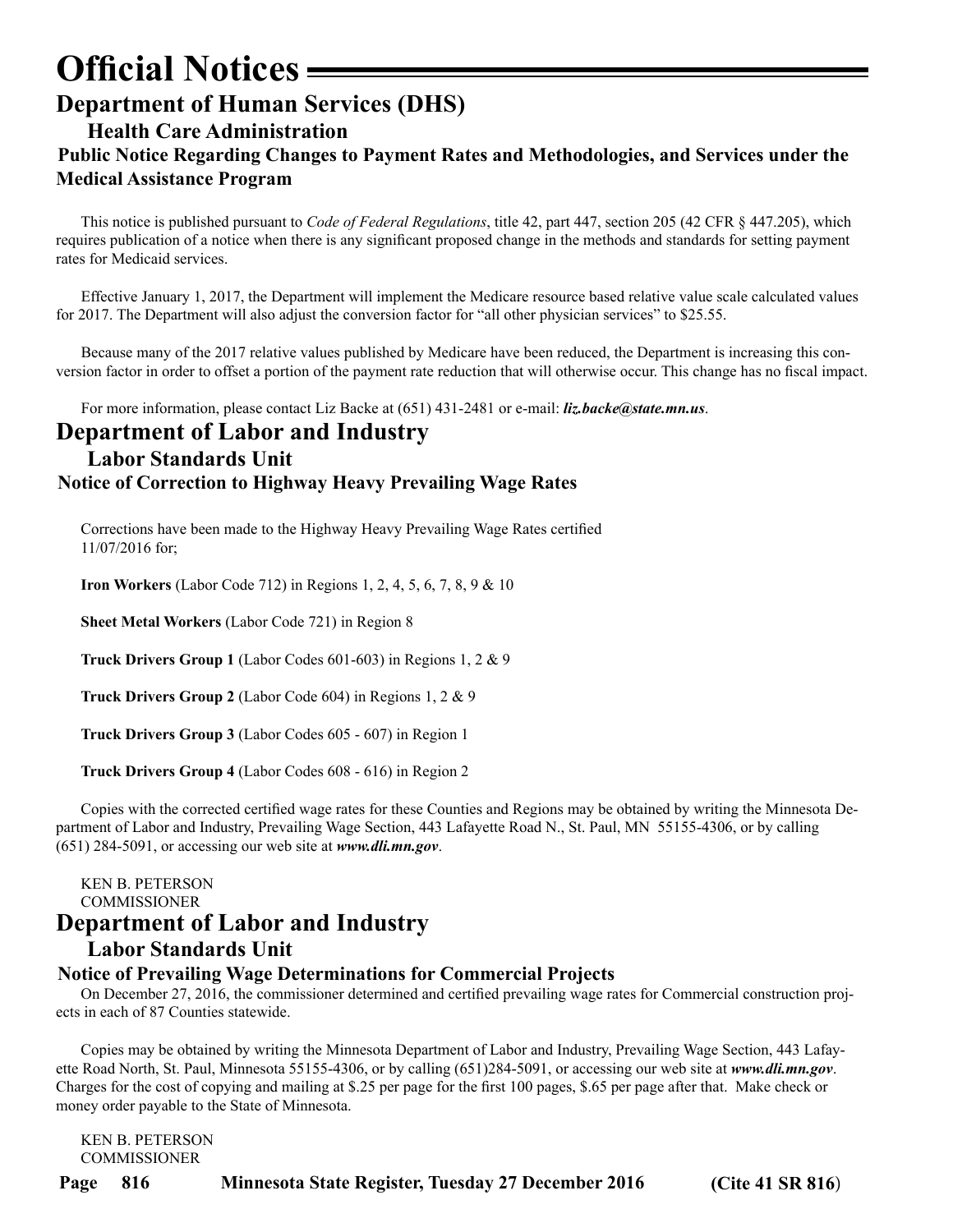## <span id="page-22-0"></span>**Department of Natural Resources Division of Lands and Minerals Notice of Proposed Conveyance to Correct Boundary Line Issues**

**NOTICE IS HEREBY GIVEN**, that the Minnesota Department of Natural Resources, Division of Lands and Minerals, proposes to make a conveyance, under the authority of *Minnesota Statutes*, section 84.0273, to correct boundary line issues affecting the ownership interests of the state and adjacent landowners, Richard A. Mueller and Lane Mueller, husband and wife, as joint tenants. The conveyance involves land located in the SE1/4-SE1/4 of Section Twenty-eight (28), Township One hundred ten (110) North, Range Seventeen (17) West in Goodhue County, Minnesota. The reason for the conveyance is to eliminate an overlap in the legal descriptions of the State land and the Mueller land.

For more information about this conveyance or a copy of the proposed conveyance, contact Vicki Sellner, Department of Natural Resources, Division of Lands and Minerals, 1525 Third Avenue East, Hibbing, Minnesota 55746; telephone 218-231-8454, TTY: 1-800-657-3929, *vicki.sellner@state.mn.us*.

## **Minnesota Department of Transportation Notice of Petition of Non-Compliance and Request for Action under Minn. Stat. § 218.041**

In accordance with Minnesota Statute §218.041 Subd. 4(b), notice is hereby given that the United Transportation Union-Sheet Metal, Air, Rail and Transportation- Transportation Division (UTU-SMART-TD) has filed a petition with the State of Minnesota Commissioner of Transportation alleging that BNSF Railway placed non-compliant road ballast on portions of the "north receiver" and "north runner" railroad tracks, located in the BNSF Northtown Yard in Minnesota. The petition alleges that the ballast fails to satisfy the requirements contained in Minn. Stat. §219.501. Minn. Stat. §219.501 Subd. 2 contains a requirement that rail carriers provide walkways adjacent to tracks where rail carrier employees frequent and general requirements for such walkways. The petition alleges ballast on portions of walkways next to the "north receiver" and "north runner" railroad tracks present unsafe conditions in violation of the statute.

Interested parties are invited to participate in these proceedings by submitting objections, data or comments regarding the UTU-SMART-TD petition. If any objections are made to the UTU-SMART-TD petition within twenty (20) days of publication of this notice, Minn. Stat. §218.041 requires the Commissioner to hold a contested hearing prior to making a determination on the petition's merits.

All communications concerning this proceeding should reference UTU-SMART-TD-2016-1 and must be submitted to Maureen Jensen, Assistant Office Director, Office of Freight and Commercial Vehicle Operations, Minnesota Department of Transportation, 395 John Ireland Boulevard, St. Paul, MN 55155. UTU-SMART-TD'S petition is available for examination during regular business hours (8 a.m. to 5 p.m.) at the Front Service Desk of the MnDOT Library, Minnesota Department of Transportation, 395 John Ireland Boulevard, St. Paul, MN 55155.

## **Minnesota Department of Transportation Notice of Petition of Non-Compliance and Request for Action under Minn. Stat. § 218.041**

In accordance with Minnesota Statute §218.041 Subd. 4(b), notice is hereby given that the United Transportation Union-Sheet Metal, Air, Rail and Transportation- Transportation Division (UTU-SMART-TD) has filed a petition with the State of Minnesota Commissioner of Transportation alleging that BNSF Railway placed and retains certain non-compliant hump-track retarder housings within the regulated trackside clearance zone in the Northtown Rail Yard in Minnesota. The petition alleges that the hump-track retarder housings fail to satisfy the requirements contained in Minn. Stat. §§ 219.45-53. Minn. Stat. §§ 219.45-53 regulate walkways, structures and/or obstructions adjacent to and between railroad tracks, specifically defining clearance requirements, providing a prohibition against the obstruction of space by foreign obstacles and requiring that the space between and beside tracks is "kept in a condition as to permit the employees to pass over or between the tracks or to use the space day or night and under all weather conditions without unnecessary hazard." Minn. Stat. § 219.50. The petition alleges that the hump-track retarder housings located in the trackside clearance zone present unnecessary hazards in violation of the statutes.

Interested parties are invited to participate in these proceedings by submitting objections, data or comments regarding the UTU-SMART-TD petition. If any objections are made to the UTU-SMART-TD petition within twenty (20) days of publication of this notice, Minn. Stat. §218.041 requires the Commissioner to hold a contested hearing prior to making a determination on the petition's merits.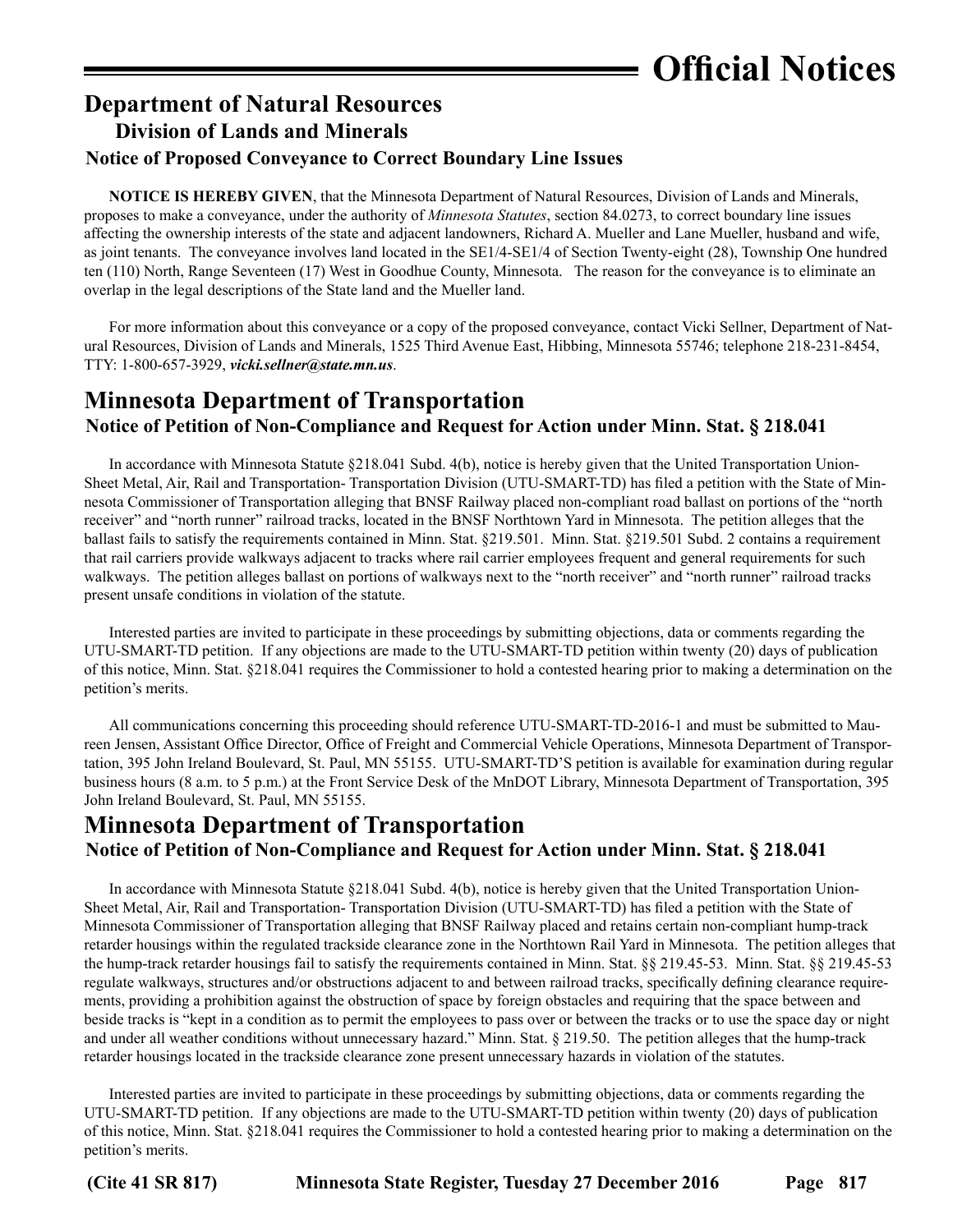## <span id="page-23-0"></span>**Official Notices**

All communications concerning this proceeding should reference UTU-SMART-TD-2016-2 and be submitted to Maureen Jensen, Assistant Office Director, Office of Freight and Commercial Vehicle Operations, Minnesota Department of Transportation, 395 John Ireland Boulevard, St. Paul, MN 55155. UTU-SMART-TD'S petition is available for examination during regular business hours (8 a.m. to 5 p.m.) at the Front Service Desk of the MnDOT Library, Minnesota Department of Transportation, 395 John Ireland Boulevard, St. Paul, MN 55155.

## **State Contracts**

**Informal Solicitations:** Informal solicitations for professional/technical (consultant) contracts valued at over \$5,000 through \$50,000, may either be published in the *State Register* or posted on the Department of Administration, Materials Management Division's (MMD) Web site. Interested vendors are encouraged to monitor the P/T Contract Section of the MMD Website at *www.mmd.admin.state.mn.us* for informal solicitation announcements.

**Formal Solicitations:** Department of Administration procedures require that formal solicitations (announcements for contracts with an estimated value over \$50,000) for professional/technical contracts must be published in the *State Register.* Certain quasi-state agency and Minnesota State College and University institutions are exempt from these requirements.

**Requirements:** There are no statutes or rules requiring contracts to be advertised for any specific length of time, but the Materials Management Division strongly recommends meeting the following requirements: \$0 - \$5000 does not need to be advertised. Contact the Materials Management Division: (651) 296-2600 \$5,000 - \$25,000 should be advertised in the *State Register* for a period of at least seven calendar days; \$25,000 - \$50,000 should be advertised in the *State Register* for a period of at least 14 calendar days; and anything above \$50,000 should be advertised in the *State Register* for a minimum of at least 21 calendar days.

## **Minnesota State Colleges and Universities (MnSCU) System Office, Academic and Student Affairs**

### **Request for Proposals for Identifying a Vendor Who Specializes in CRM Solutions for Higher Education**

The System Office on behalf of Minnesota State is requesting proposals to provide constituent relationship management solution for system-wide implementation. The purpose of this Request for Proposal (RFP) is to identify a CRM solution for our system colleges and universities. The System Office on behalf of the Minnesota State Colleges and Universities intends to enter into a master contract with the successful vendor(s).

Minnesota State System Office is requesting proposals to assist in the implementation and integration of a constituent relationship management (CRM) system.

This RFP is soliciting proposals for a CRM solution to be used by all institutions within the Minnesota State system. Respondents should be prepared to submit a proposal which addresses the needs of Minnesota State as a consortium of higher education institutions.

Minnesota State must receive All responses to this RFP no later than **3:00 P.M. Central Time on January 20, 2017** and should be delivered to:

> Minnesota State Colleges and Universities, System Office Cathy Rajtar, Administrative Project Support MnSCU System Office - Division of Academic and Student Affairs Wells Fargo Place 30 7th Street East, Suite 350 St. Paul, MN 55101-7804

Inquiries about this RFP must be directed to:

Tim Anderson, Project Manager Telephone: 651-201-1824 E-mail: *[timothy.anderson@so.mnscu.edu](mailto:timothy.anderson@so.mnscu.edu?subject=Minnesota%20State%20CRM%20RFP)*

For a complete copy of the RFP and required submission materials, please visit the RFP website at *<http://www.mnscu.edu/system/csc/sourcing/RFP.html>* (following constituent relationship management (CRM) link).

**Page 818 Minnesota State Register, Tuesday 27 December 2016 (Cite 41 SR 818**)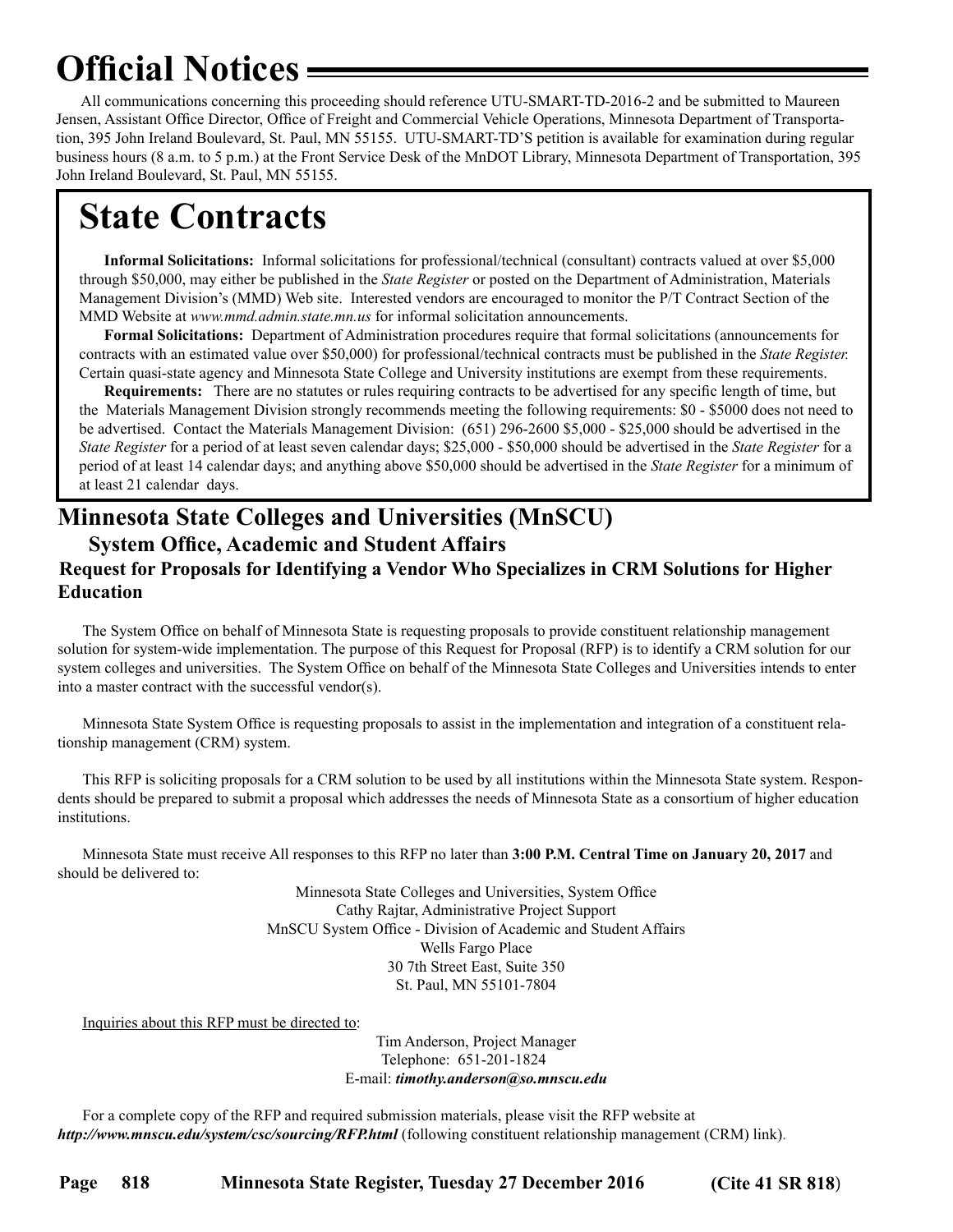## **State Contracts**

## <span id="page-24-0"></span>**Minnesota State Colleges and Universities (MnSCU) Alexandria Technical & Community College Advertisement for Bids for 2016 Domestic Water Main Replacement**

| Sealed Bids for:     | 2016 Domestic Water Main Replacement<br>Main Building<br>Alexandria Technical & Community College<br>Alexandria, Minnesota                      |
|----------------------|-------------------------------------------------------------------------------------------------------------------------------------------------|
| will be received by: | Joel Seela, Director of Facilities and Security<br>Main Building, Room 108<br>Alexandria Technical & Community College<br>Alexandria. Minnesota |

Until **2:00 pm, local time, January 19, 2017** at which time the bids will be opened and publicly read aloud at the Main Building, Conference Room 203.

Project Scope: Project will consist of replacement of the domestic water mains and branch lines required to feed all existing plumbing fixtures in the 100, 200, 300, 400 and 600 Wings of the main building. Existing domestic water mains located in the tunnels will be abandoned. All new domestic water piping will be run overhead and routed to existing plumbing fixtures. New chase walls, access panels, soffits, ceiling, etc will be provided as required for installation of new piping. Existing bathroom walls will be removed and replaced for installation of new piping in select areas.

A Pre-Bid Meeting will be held at 10:00 am, Wednesday, January 4, 2017, in Conference Room 203, Main Building, Alexandria Technical & Community College. The Architect/Engineer and/or College/University Representatives will review the bidding procedures, Bidding Documents and other conditions with interested Bidders and answer questions.

Bidding Documents are as prepared by the Project Architect/Engineer of Record; **Obermiller Nelson Engineering.**

Interested parties may view the Bidding Documents at no cost on the website:

*<http://www.finance.mnscu.edu/facilities/design-construction/announcements/index.html>* and then click on "Advertisement for Bids (*E-Plan Room*)". Project # **4772114**. Bidding Documents can be downloaded for a non-refundable charge of \$10.00. Plan holders are parties that have downloaded the Drawings and specifications. Plan holders will be notified via email as addenda are issued. Parties that download the Drawings and specifications and need to have them printed elsewhere are solely responsible for those printing costs. The sales of paper copies for projects listed on this site are not available. Contact *QuestCDN.com* at 952-233-1632 or *[info@questcdn.com](mailto:infow@questcdn.com)* for assistance in viewing or downloading with this digital project information.

## **Minnesota Department of Human Services**

### **Health Care Administration Division**

### **Notice of Request for Proposals to Develop Integrated, Collaborative Care Models for Women with Maternal Opiate Use**

**NOTICE IS HEREBY GIVEN** that the Minnesota Department of Human Services is requesting proposals from qualified responders to achieve improved birth outcomes in areas of the state where adverse birth outcomes related to fetal opiate exposure are significantly elevated. For the purpose of this funding opportunity, a qualified, integrated perinatal care collaborative is a select grouping of service organizations focused on working together to optimize the effectiveness of service delivery for pregnancy women. A Collaborative as such is not a legal entity, but is distinguished by its members' stated commitment to systematically engaged with each other to address specific strategies to improve adverse birth outcomes related to fetal opiate exposure.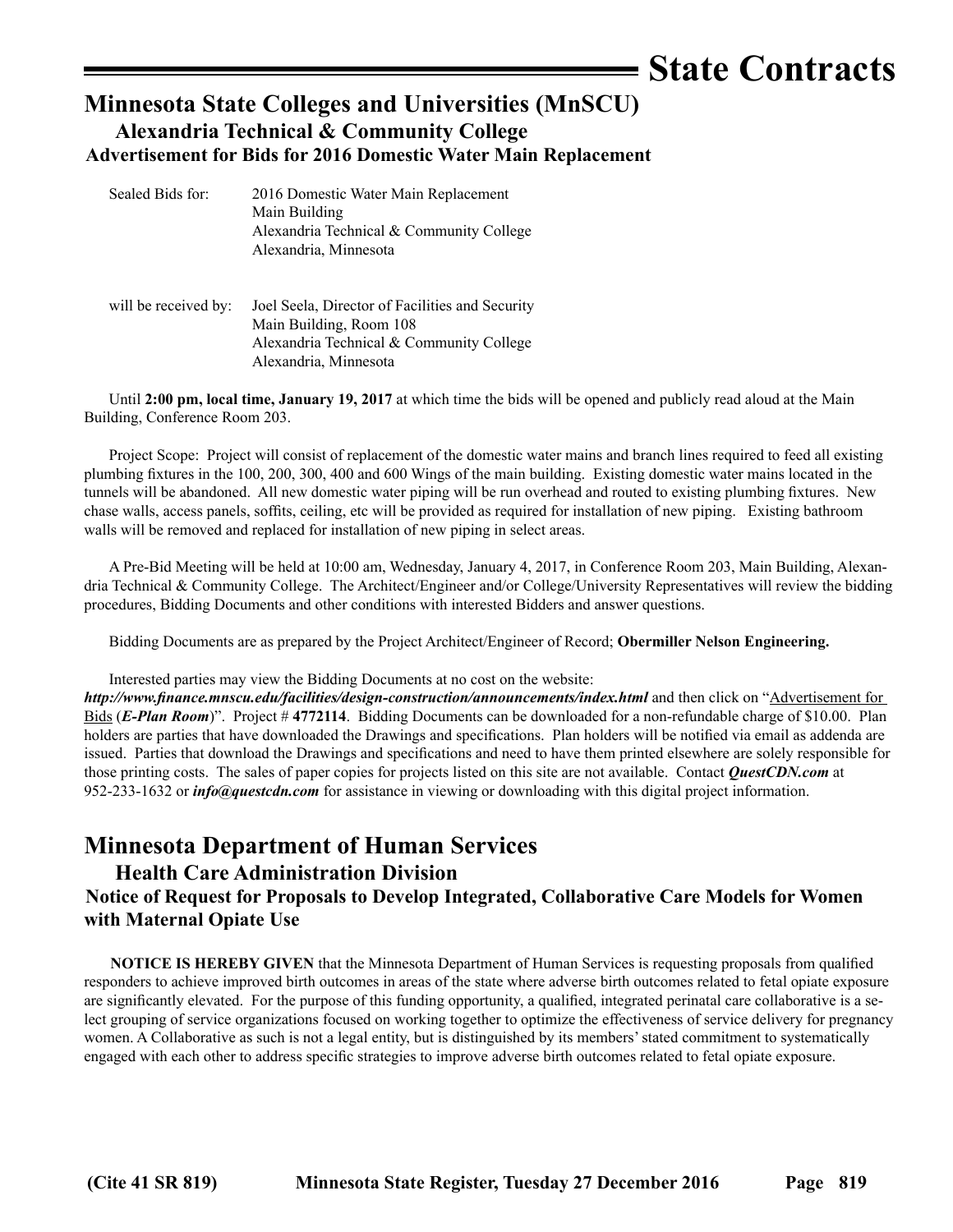## <span id="page-25-0"></span>**State Contracts**

Work is proposed to start February 2017. For more information, or to obtain a copy of the Request for Proposal, contact:

Fritz Ohnsorg Department of Human Services Health Care Administration Division P.O. Box 64983 444 Lafayette Road North, St. Paul, MN 55155 Phone: (651) 431-5807, Fax: (651) 431-7464 *[fritz.ohnsorg@state.mn.us](mailto:fritz.ohnsorg@state.mn.us)*

This is the only person designated to answer questions by potential responders regarding this request.

Proposals submitted in response to this Request for Proposals must be received at the address above no later than **4:00 p.m., Central Time, January 25, 2017. Late proposals will not be considered.** Faxed or e-mailed proposals will **not** be considered.

The RFP can be viewed by visiting the Minnesota Department of Human Services RFP web site: *<http://mn.gov/dhs/partners-and-providers/grants-rfps/>*

This request does not obligate the State to complete the work contemplated in this notice. The State reserves the right to cancel this solicitation. All expenses incurred in responding to this notice are solely the responsibility of the responder.

## **Minnesota Department of Transportation (Mn/DOT)**

### **Engineering Services Division Notice of Potential Availability of Contracting Opportunities for a Variety of Highway Related Technical Activities ("Consultant Pre-Qualification Program")**

This document is available in alternative formats for persons with disabilities by calling Kelly Arneson at (651) 366-4774; for persons who are hearing or speech impaired by calling Minnesota Relay Service at (800) 627-3529.

Mn/DOT, worked in conjunction with the Consultant Reform Committee, the American Council of Engineering Companies of Minnesota (ACEC/MN), and the Department of Administration, to develop the Consultant Pre-Qualification Program as a new method of consultant selection. The ultimate goal of the Pre-Qualification Program is to streamline the process of contracting for highway related professional/technical services. Mn/DOT awards most of its consultant contracts for highway-related technical activities using this method, however, Mn/DOT also reserves the right to use Request for Proposal (RFP) or other selection processes for particular projects.

Nothing in this solicitation requires Mn/DOT to use the Consultant Pre-Qualification Program.

Mn/DOT is currently requesting applications from consultants. Refer to Mn/DOT's Consultant Services web site, indicated below, to expenses are incurred in responding to this notice will be borne by the responder. Response to this notice becomes public information under the Minnesota Government Data Practices.

Consultant Pre-Qualification Program information, application requirements and applications forms are available on Mn/ DOT's Consultant Services web site at: *http://www.dot.state.mn.us/consult.*

Send completed application material to:

Kelly Arneson Consultant Services Office of Technical Support Minnesota Department of Transportation 395 John Ireland Blvd. - Mail Stop 680 St. Paul, MN 55155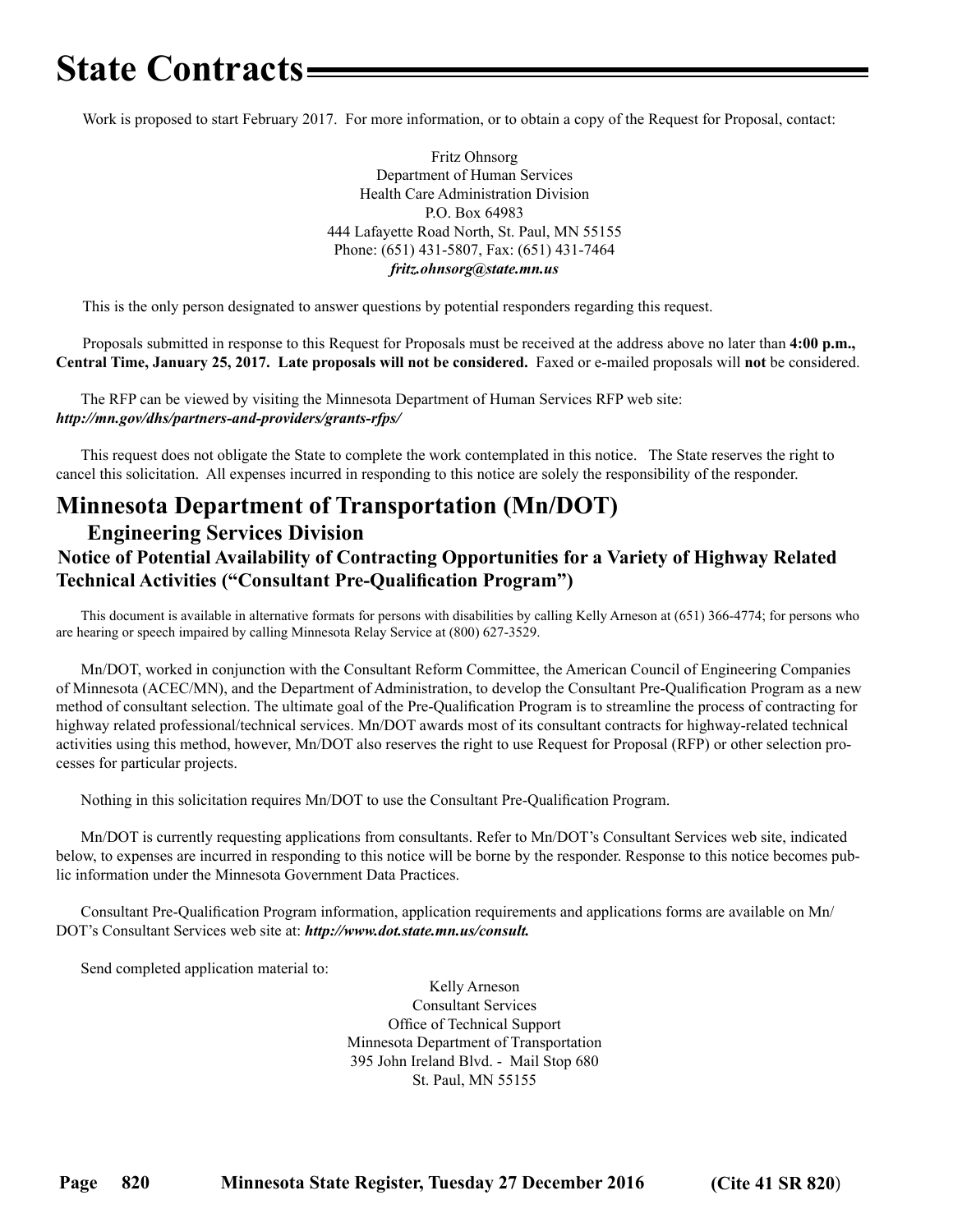**State Contracts**

## <span id="page-26-0"></span>**Minnesota Department of Transportation (Mn/DOT)**

## **Engineering Services Division**

## **Notice Concerning Professional/Technical Contract Opportunities and Taxpayers' Transportation Accountability Act Notices**

**NOTICE TO ALL:** The Minnesota Department of Transportation (Mn/DOT) is now placing additional public notices for professional/technical contract opportunities on Mn/DOT's Consultant Services **website** at: *www.dot.state.mn.us/consult*

New Public notices may be added to the website on a daily basis and be available for the time period as indicated within the public notice. Mn/DOT is also posting notices as required by the Taxpayers' Transportation Accountability Act on the above referenced website.

## **Board of Water and Soil Resources Notice of Contract Opportunity for Core Competency Training Development Consultant**

**Project Name:** Core Competency Training Development Consultant.

**Details:** The Minnesota Board of Water and Soil Resources is requesting proposals to lead the development of online training courses. This project involves creating and delivering three online training courses comprised of multiple modules for the following Core Competency areas: Conservation Planning, Soils, and Water Quality. These trainings will cover the basic principles and concepts of each topic as outlined in RFP Attachment A. Draft course curriculum outlines, training objectives and reference materials will be made available at a pre-proposal meeting and upon request to *[megan.lennon@state.mn.us](mailto:megan.lennon@state.mn.us)*. BWSR and partners will provide a project manager to act as a liaison between the vendor and subject matter experts. BWSR will provide subject matter experts who will review the curriculum for technical accuracy. The BWSR project manager is the final arbiter on scope and content for the modules. There will be 3 rounds of editing before a module is finalized.

Work is proposed to start April 1, 2017.

**Copy Request for Proposal:** please send written request, by email with the words RFP Request in subject line, to:

Megan Lennon Technical Training and Certification Coordinator *[megan.lennon@state.mn.us](mailto:megan.lennon@state.mn.us)*

**Proposal Deadline:** Proposals submitted in response to the Request for Proposals in this advertisement must be received by mail no later than **2:30 p.m. Central Time, February 3, 2017**. Email and faxed proposals will not be considered.

This request does not obligate the State to complete the work contemplated in this notice. The State reserves the right to cancel this solicitation. All expenses incurred in responding to this notice are solely the responsibility of the responder.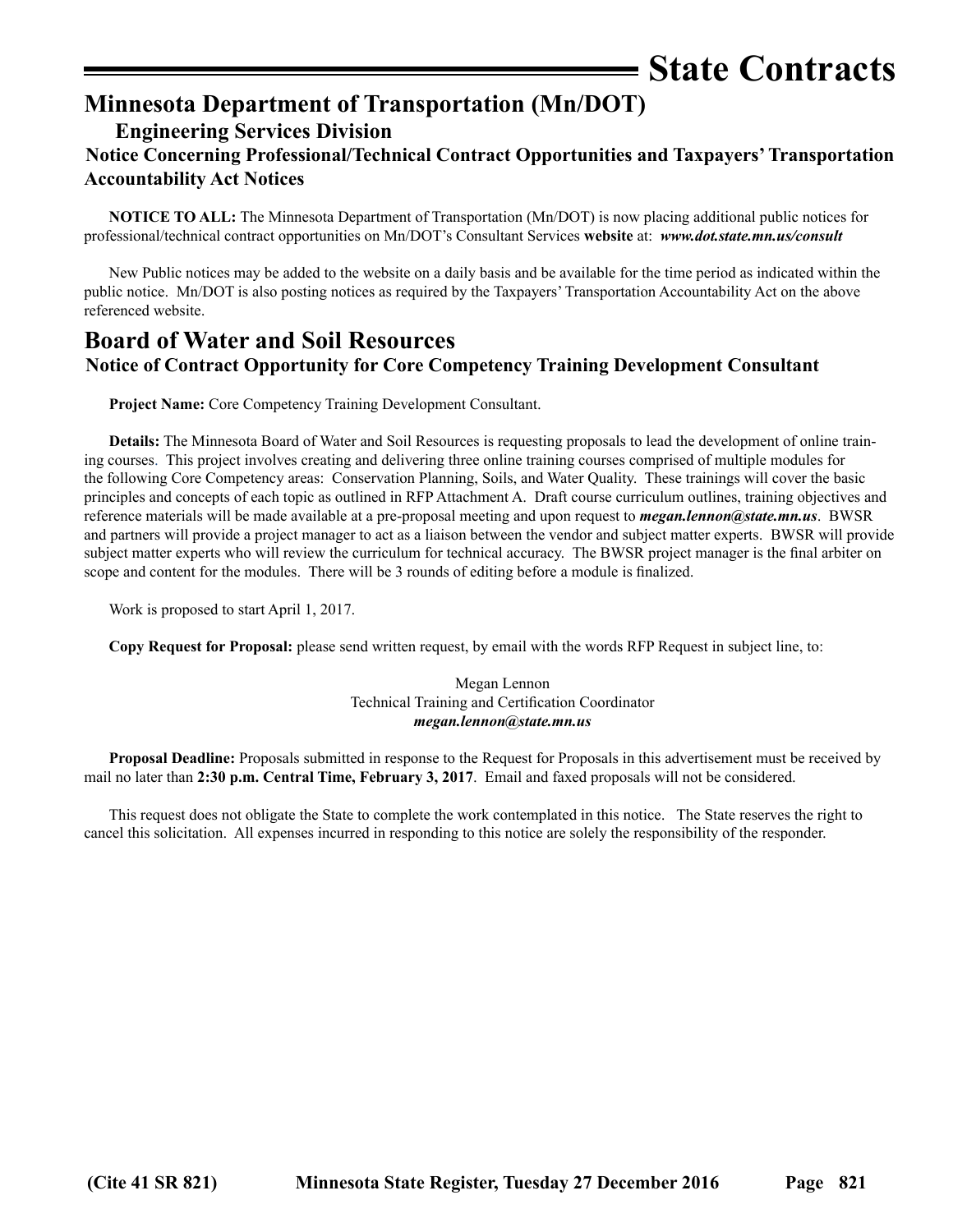## <span id="page-27-0"></span>**Non-State Public Bids, Contracts & Grants**

The State Register also serves as a central marketplace for contracts let out on bid by the public sector. The *State Register* meets state and federal guidelines for statewide circulation of public notices. Any tax-supported institution or government jurisdiction may advertise contracts and requests for proposals from the private sector. It is recommended that contracts and RFPs include the following: 1) name of contact person; 2) institution name, address, and telephone number; 3) brief description of commodity, project or tasks; 4) cost estimate; and 5) final submission date of completed contract proposal. Allow at least three weeks from publication date (four weeks from the date article is submitted for publication). Surveys show that subscribers are interested in hearing about contracts for estimates as low as \$1,000. Contact editor for further details.

Besides the following listing, readers are advised to check: *http://www.mmd.admin.state.mn.us/solicitations.htm* as well as the Office of Grants Management (OGM) at: *http://www.grants.state.mn.us/public/*.

## **City of Mankato Solicitations for Transit Development Plan Proposals**

Notice is hereby given that the City of Mankato is seeking the services of a qualified consultant. The purpose of this Request for Proposal (RFP) is to solicit responses from qualified consulting firms interested in the respective services, as described in the proposal for the purposes of conducting a Transit Development Plan (TDP). The firm selected must have experience and expertise in transit studies, planning, public involvement, level of service analysis, development impact review and a clear understanding of the City's planning process and federal and state requirements.

The request for proposal is available on the City of Mankato's web-site:

*<https://www.mankatomn.gov/city-services-a-z/city-services-a-m/city-bus/information-and-resources>* or available in person at the Inter Governmental Center (IGC) located at 10 Civic Center Plaza, Mankato, MN 56001.

Any inquiries regarding this notice should be directed to Mark Anderson Transit Superintendent by email at *manderson@mankatomn.gov*. Proposals can be sent to the City of Mankato's office located at 10 Civic Center Plaza, Mankato, MN 56001 by **4:30 pm Tuesday, January 17, 2017**.

Mark Anderson Transit Superintendent City of Mankato

## **Metropolitan Airports Commission (MAC) Notice of Call for Bids for 2017 Air Handling Unit Replacement P6**

| <b>Airport Location:</b> | <b>Minneapolis-St. Paul International Airport</b> |
|--------------------------|---------------------------------------------------|
| <b>Project Name:</b>     | 2017 Air Handling Unit Replacement P6             |
| <b>MAC Contract No:</b>  | 106-2-822                                         |
| <b>Bids Close At:</b>    | 2:00 p.m. on Tuesday, January 17, 2017            |

**Notice to Contractors**: Sealed Bid Proposals for the project listed above will be received by the MAC, a public corporation, at the office thereof located at 6040-28th Avenue South, Minneapolis, Minnesota 55450, until the date and hour indicated. This project is to replace a make-up air unit and exhaust air unit in the Valet Parking area of Terminal 1 of the MSP Airport.

**Note**: You can sign up on our Web site (*www.metroairports.org*) to receive email notifications of new business opportunities or go directly to *https://public.govdelivery.com/accounts/MNORGMAC/subscriber/topics?gsp-CODE\_RED* and choose this and other topics about which you are interested.

**Targeted Group Businesses (TGB):** The goal of the MAC for the utilization of TGB on this project is 4%.

**Bid Security:** Each bid shall be accompanied by a "Bid Security" in the form of a certified check made payable to the MAC in the amount of not less than five percent (5%) of the total bid, or a surety bond in the same amount, running to the MAC, with the surety company thereon duly authorized to do business in the State of Minnesota.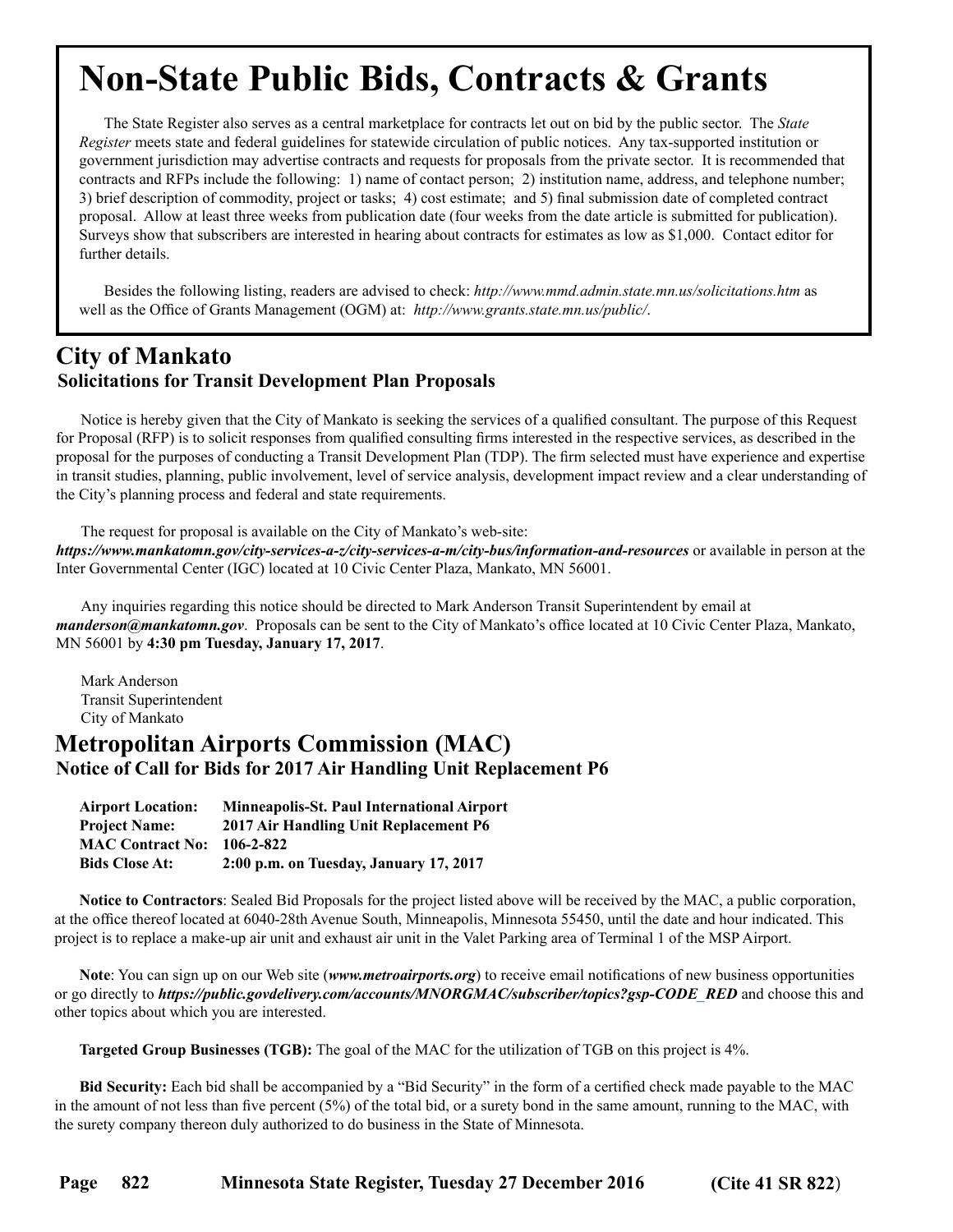## **Non-State Public Bids, Contracts & Grants**

<span id="page-28-0"></span>**Availability of Bidding Documents**: Bidding documents are on file for inspection at the office of Alliiance; at the Minnesota Builders Exchange; Dodge Data and Analytics; and NAMC-UM Plan Room. Bidders desiring bidding documents may secure a complete set from: Franz Reprographics; 2781 Freeway Boulevard, Suite 100; Brooklyn Center, MN 55430; PH: 763.503.3401; FX: 763.503.3409. Make checks payable to: Alliiance. Deposit per set (refundable): \$150. Requests for mailing sets will be invoiced for mailing charges. Deposit will be refunded upon return of bidding documents in good condition within 10 days of opening of bids.

**MAC Internet Access of Additional Information:** A comprehensive Notice of Call for Bids for this project will be available on December 19, 2016, at MAC's web address of *http://www.metroairports.org/Airport-Authority/Business-Opportunities/Solicitations.aspx* (construction bids).

## **Metropolitan Airports Commission (MAC) Notice of Call for Bids for 2017 Noise Mitigation Consent Decree Amendment**

| <b>Airport Location:</b> | <b>Proximate to Minneapolis-St. Paul International Airport</b> |
|--------------------------|----------------------------------------------------------------|
| <b>Project Name:</b>     | 2017 Noise Mitigation Consent Decree Amendment                 |
|                          | MAC Contract No.: 106-6-370 / 371 / 372                        |
| <b>Bids Close At:</b>    | 2:00 p.m. on January 17, 2017                                  |

**Notice to Contractors**: Sealed Bid Proposals for the project referenced above will be received by the Metropolitan Airports Commission (MAC), a public corporation, at the office thereof located at 6040-28th Avenue South, Minneapolis, Minnesota 55450, until the date and hour. This project includes general, mechanical, electrical, asbestos, and insulation work.

**Note**: You can sign up on our Web site (*[www.metroairports.org](http://www.metroairports.org)*) to receive email notifications of new business opportunities or go directly to *[https://public.govdelivery.com/accounts/MNORGMAC/subscriber/topics?gsp-CODE\\_](https://public.govdelivery.com/accounts/MNORGMAC/subscriber/topics?gsp-CODE)RED* and choose this and other topics about which you are interested.

**Targeted Group Businesses (TGB):** The goal of the MAC for the utilization of TGB on this project is 6%.

**Bid Security:** Each bid shall be accompanied by a "Bid Security" in the form of a certified check made payable to the MAC in the amount of not less than five percent (5%) of the total bid, or a surety bond in the same amount, running to the MAC, with the surety company thereon duly authorized to do business in the State of Minnesota.

**Availability of Bidding Documents**: Bidding documents are on file for inspection at the office of Miller Dunwiddie Architecture, Inc.; at the Minnesota Builders Exchange; Dodge Data and Analytics; and NAMC-UM Plan Room. Bidders desiring bidding documents may secure a complete set from: Franz Reprographics; 2781 Freeway Blvd.; Brooklyn Center, MN 55430; PH: 763-503-3401; FX: 763-503-3409; *[www.franzrepro.com](http://www.franzrepro.com/)*. Make checks payable to: Miller Dunwiddie Architecture, Inc. Deposit per set (refundable): \$100.00. Deposit will be refunded upon return of bidding documents in good condition within 10 days of opening of bids.

**MAC Internet Access of Additional Information:** A comprehensive Notice of Call for Bids for this project will be available on December 27, 2016, at MAC's web address of

*http://www.metroairports.org/Airport-Authority/Business-Opportunities/Solicitations.aspx* (construction bids).

## **Metropolitan Airports Commission (MAC) Notice of Call for Bids for 2017 Terminal 1-Lindbergh Passenger Boarding Bridge Replacement**

| <b>Project Location:</b> | <b>Minneapolis-St. Paul International Airport</b>               |
|--------------------------|-----------------------------------------------------------------|
| <b>Project Name:</b>     | 2017 Terminal 1-Lindbergh Passenger Boarding Bridge Replacement |
| <b>MAC Contract No.</b>  | 106-2-825                                                       |
| <b>Bids Close At:</b>    | 2:00 PM on January 24, 2017                                     |

**Notice to Contractors**: Sealed Bid Proposals for the project listed above will be received by the MAC, a public corporation, at the office thereof located at 6040 28th Avenue South, Minneapolis, Minnesota 55450, until the date and hour indicated. This project provides for the replacement of three (3) passenger boarding bridges, new boarding bridge fixed walkways, and all associated controls, equipment, accessories, and foundations.

**(Cite 41 SR 823) Minnesota State Register, Tuesday 27 December 2016 Page 823**